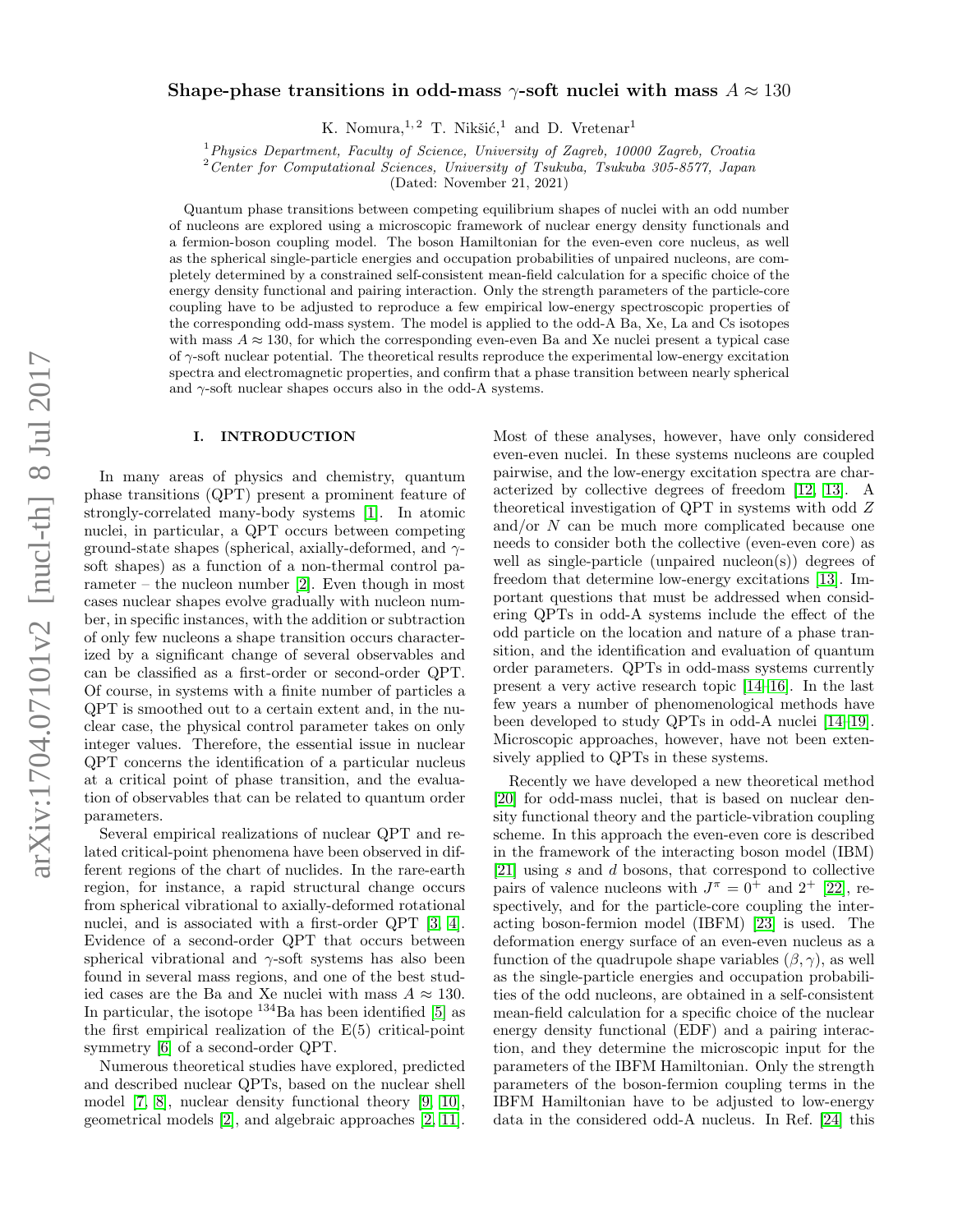method has been applied to an analysis of the signatures of shape phase transitions in the axially-deformed oddmass Eu and Sm isotopes, and several mean-field and spectroscopic properties have been identified as possible quantum order parameters of the phase transition.

The aim of this work is to extend the analysis of Ref. [\[24\]](#page-12-9) to  $\gamma$ -soft odd-A systems. In the present study we consider odd-A Xe  $(Z = 54)$ , Cs  $(Z = 55)$ , Ba  $(Z = 56)$ and La  $(Z = 57)$  isotopes with mass  $A \approx 130$ . As mentioned above, the even-even nuclei of Ba and Xe in this mass region present an excellent example of a secondorder QPT that occurs between nearly spherical and  $\gamma$ soft equilibrium shapes [\[2\]](#page-11-1). The low-lying states of the corresponding odd-A nuclei are described in terms of the even-even cores Ba and Xe, coupled to an unpaired neutron (odd-A Ba and Xe) or proton (odd-A La and Cs). Similarly to our previous work on QPTs in odd-N (Sm) and odd-Z (Eu) nuclei [\[24\]](#page-12-9), here we consider the two possible cases that arise in odd-A systems: (i) the unpaired nucleon (neutron) is of the same type as the control parameter (neutron number) of the corresponding even-even boson core nuclei (the case of odd-A Ba and Xe), and (ii) the unpaired nucleon (proton) is of different type from the control parameter (the case of odd-A La and Cs). In general, the boson-fermion interaction will not be the same in the two cases and, therefore, one expects a distinct effect on the shape-phase transition that characterizes the even-even boson core.

Section [II](#page-1-0) contains a short outline of the theoretical method used in the present study. In Sec. [III](#page-4-0) we analyze the deformation energy surfaces for the even-even Ba and Xe isotopes, and compare the calculated low-energy excitation spectra and electromagnetic properties of the odd-mass Ba, Xe, La, and Cs nuclei to available spectroscopic data. We also compute and examine quadrupole shape invariants as signatures of shape phase transitions in odd-A  $\gamma$ -soft systems. A summary of the main results and a brief outlook for future studies are included in Sec [IV.](#page-11-11)

### <span id="page-1-0"></span>II. MODEL PARTICLE-CORE HAMILTONIAN

The IBFM Hamiltonian, used here to describe the structure of excitation spectra of odd-A nuclei, consists of three terms: the even-even boson-core IBM Hamiltonian  $H<sub>B</sub>$ , the single-particle Hamiltonian for the unpaired fermions  $\hat{H}_F$ , and the boson-fermion coupling Hamiltonian  $\hat{H}_{BF}$ .

<span id="page-1-1"></span>
$$
\hat{H} = \hat{H}_B + \hat{H}_F + \hat{H}_{BF}.
$$
\n(1)

The number of bosons  $N_B$  and fermions  $N_F$  are assumed to be conserved separately and, since in the present study we only consider low-energy excitation spectra,  $N_F = 1$ . The building blocks of the IBM framework are s and d bosons that represent collective pairs of valence nucleons coupled to angular momentum  $J^{\pi} = 0^{+}$  and  $2^{+}$ , respectively  $[22]$ .  $N_B$  equals the number of valence fermion

pairs, and no distinction is made between proton and neutron bosons. We employ the following form for the IBM Hamiltonian  $\hat{H}_B$ :

$$
\hat{H}_B = \epsilon_d \hat{n}_d + \kappa \hat{Q}_B \cdot \hat{Q}_B, \qquad (2)
$$

with the d-boson number operator  $\hat{n}_d = d^{\dagger} \cdot \tilde{d}$ , and the quadrupole operator  $\hat{Q}_B = s^{\dagger} \tilde{d} + d^{\dagger} \tilde{s} + \chi[d^{\dagger} \times \tilde{d}]^{(2)}$ .  $\epsilon_d$ ,  $\kappa$ , and  $\chi$  are strength parameters. The single-fermion Hamiltonian reads  $\hat{H}_F = \sum_j \epsilon_j [a_j^{\dagger} \times \tilde{a}_j]^{(0)}$ , where  $a_j^{\dagger}$  and  $a_i$  are the fermion creation and annihilation operators, respectively, and  $\epsilon_i$  denotes the single-particle energy of the orbital  $j$ . For the boson-fermion coupling Hamiltonian  $H_{BF}$  we use [\[23\]](#page-12-8):

<span id="page-1-2"></span>
$$
\hat{H}_{BF} = \sum_{jj'} \Gamma_{jj'} \hat{Q}_B \cdot [a_j^{\dagger} \times \tilde{a}_{j'}]^{(2)} \n+ \sum_{jj'j''} \Lambda_{jj'}^{j''} : [[d^{\dagger} \times \tilde{a}_j]^{(j'')} \times [a_{j'}^{\dagger} \times \tilde{d}]^{(j'')}]^{(0)} : \n+ \sum_{j} A_j [a^{\dagger} \times \tilde{a}_j]^{(0)} \hat{n}_d,
$$
\n(3)

where the first and second terms are referred to as the quadrupole dynamical and exchange interactions, respectively. The third term represents a monopole bosonfermion interaction. The strength parameters  $\Gamma_{jj'}$ ,  $\Lambda_{jj}^{j''}$  $jj'$ and  $A_i$  can be expressed, by use of the generalized seniority scheme, in the following  $i$ -dependent forms [\[25\]](#page-12-10):

$$
\Gamma_{jj'} = \Gamma_0 \gamma_{jj'} \tag{4}
$$

$$
\Lambda_{jj'}^{j''} = -2\Lambda_0 \sqrt{\frac{5}{2j'' + 1}} \beta_{jj''} \beta_{j'j''}
$$
 (5)

$$
A_j = -A_0 \sqrt{2j+1} \tag{6}
$$

where  $\gamma_{jj'} = (u_j u_{j'} - v_j v_{j'}) Q_{jj'}$  and  $\beta_{jj'} = (u_j v_{j'} +$  $v_j u_{j'}$ ) $Q_{jj'}$ , with the matrix element of the quadrupole operator in the single-particle basis  $Q_{jj'} = \langle j || Y^{(2)} || j' \rangle$ . The factors  $u_j$  and  $v_j$  denote the occupation amplitudes of the orbit j, and satisfy the relation  $u_j^2 + v_j^2 = 1$ .  $\Gamma_0$ ,  $\Lambda_0$  and  $A_0$  are strength parameters that have to be adjusted to low-energy structure data. A more detailed description of the model, and a discussion of various approximations, can be found in Ref. [\[20\]](#page-12-5).

The first step in the construction of the IBFM Hamiltonian Eq. [\(1\)](#page-1-1) are the parameters of the boson-core IBM term  $H_B$  that are determined using the mapping proce-dure developed in Refs. [\[26–](#page-12-11)[28\]](#page-12-12): the  $(\beta, \gamma)$ -deformation energy surface, obtained in a constrained self-consistent mean-field calculation that also includes pairing correlations, is mapped onto the expectation value of  $H_B$  in the boson condensate state [\[29\]](#page-12-13). This procedure fixes the values of the parameters  $\epsilon_d$ ,  $\kappa$  and  $\chi$  of the boson Hamiltonian  $H<sub>B</sub>$ . As in our two previous studies of Refs. [\[20\]](#page-12-5) and [\[24\]](#page-12-9), the deformation energy surfaces of even-even Ba and Xe isotopes are calculated using the relativistic Hartree-Bogoliubov model based on the energy density functional DD-PC1 [\[30\]](#page-12-14), and a separable pairing force of finite range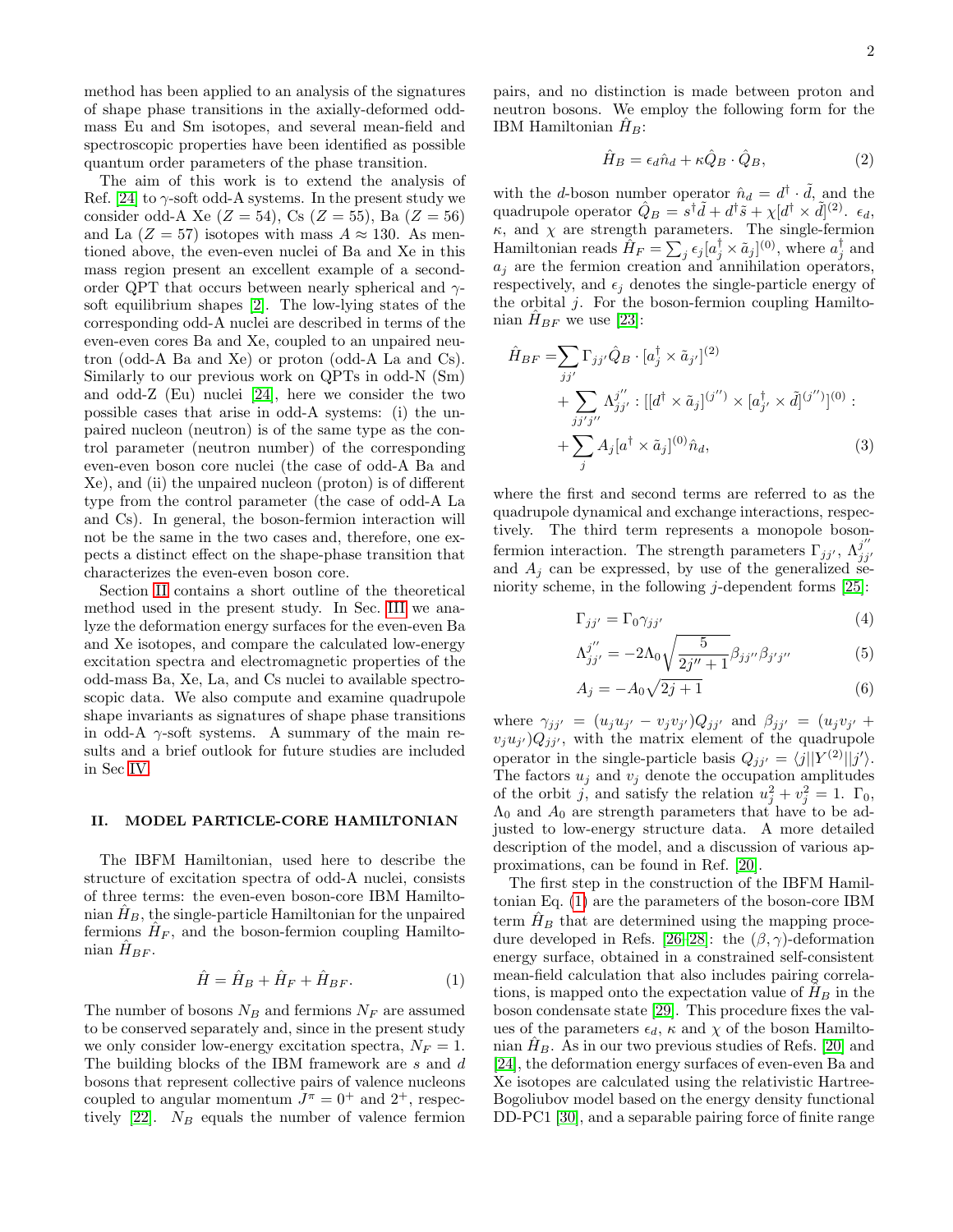[\[31\]](#page-12-15). The corresponding parameters of the IBM Hamiltonian for the isotopes  $128-136$ Ba and  $126-134$ Xe are listed in Table [I.](#page-2-0)

<span id="page-2-0"></span>TABLE I. Parameters of the boson Hamiltonian  $\hat{H}_B$  ( $\epsilon_d$ ,  $\kappa$ , and  $\chi$ ) for <sup>128–136</sup>Ba and <sup>126–134</sup>Xe. The values of  $\epsilon_d$  and  $\kappa$ are in units of MeV, while  $\chi$  is dimensionless.

|                                |              | $\kappa$ |         |  |
|--------------------------------|--------------|----------|---------|--|
|                                | $\epsilon_d$ |          | X.      |  |
| $\overline{^{128}\mathrm{Ba}}$ | 0.03         | $-0.102$ | $-0.18$ |  |
| $^{130}\rm{Ba}$                | 0.06         | $-0.116$ | $-0.18$ |  |
| $^{132}\mathrm{Ba}$            | 0.13         | $-0.122$ | $-0.18$ |  |
| $^{134}\mathrm{Ba}$            | 0.38         | $-0.124$ | $-0.24$ |  |
| $^{136}\rm{Ba}$                | 1.15         | $-0.122$ | $-0.85$ |  |
| $^{126}\text{Xe}$              | 0.13         | $-0.115$ | $-0.16$ |  |
| $^{128}\mathrm{Xe}$            | 0.06         | $-0.132$ | $-0.18$ |  |
| $^{130}\text{Xe}$              | 0.07         | $-0.142$ | $-0.18$ |  |
| $^{132}\text{Xe}$              | 0.3          | $-0.144$ | $-0.52$ |  |
| $^{134}\mathrm{Xe}$            | 0.65         | $-0.144$ | $-0.88$ |  |

For the fermion valence space we include all the spherical single-particle orbitals in the proton (neutron) major shell  $Z(N) = 50 - 82$  for the odd-A La and Cs (Ba and Xe) isotopes:  $3s_{1/2}$ ,  $2d_{3/2}$ ,  $2d_{5/2}$  and  $1g_{7/2}$  for positiveparity states, and  $1h_{11/2}$  for negative-parity states. Consistent with the definition of the IBFM Hamiltonian, the spherical single-particle energies  $\epsilon_j$  and the occupation probabilities  $v_j^2$  are obtained from the RHB model. The same RHB model calculation that determines the entire  $(\beta, \gamma)$ -deformation energy surface, when performed at zero deformation and with either the proton or neutron number constrained to the desired odd number, but without blocking, gives the canonical single-particle energies and occupation probabilities of the odd-fermion orbitals included in Tabs. [II](#page-2-1) and [III,](#page-2-2) respectively. Note that the exchange boson-fermion interaction in Eq. [\(3\)](#page-1-2) takes into account the fact that the bosons are fermion pairs.

Finally, the three strength constants of the bosonfermion interaction  $\hat{H}_{BF}$  ( $\check{\Gamma}_{0}^{\pm}$ ,  $\Lambda_{0}^{\pm}$  and  $A_{0}^{\pm}$ ) are the only phenomenological parameters and, for each nucleus, their values are adjusted to reproduce a few lowest experimental states, separately for positive- and negative-parity states [\[20\]](#page-12-5).

In Tab. [IV](#page-3-0) we display the fitted strength parameters of  $H_{BF}$  for the positive-parity states. The strength of the quadrupole dynamical term  $\Gamma_0^+$  is almost constant for each isotopic chain, except for the heaviest isotopes near the closed shell at  $N = 82$ , whose structure differs significantly from the lighter ones. The strength parameter of the exchange term  $\Lambda_0^+$  exhibits a gradual variation (either increase or decrease) with neutron number. While in the phenomenological IBFM calculations [\[32,](#page-12-16) [33\]](#page-12-17) a  $i$ independent monopole strength was used for all fermion orbitals, in the present analysis, as in our previous study of Ref. [\[20\]](#page-12-5), the strength parameter of the monopole interaction is allowed to be j-dependent,  $A_0 \equiv A'_j$  for

positive-parity states. This is because the microscopic single-particle energies that we use in the present calculation are rather different from the empirical ones em-

<span id="page-2-1"></span>TABLE II. Spherical single-particle energies for the  $2d_{3/2}$ ,  $2d_{5/2}$  and  $1g_{7/2}$  orbitals (in MeV) relative to that of the  $3s_{1/2}$ orbital, obtained in the RHB calculation for the odd-mass nuclei considered in the present study.

|                     | $2d_{3/2}$ | $2d_{5/2}$ | $1g_{7/2}$ |  |
|---------------------|------------|------------|------------|--|
| $^{129}\mathrm{Ba}$ | 0.410      | 2.528      | 4.619      |  |
| $^{131}\rm{Ba}$     | 0.455      | 2.574      | 4.761      |  |
| $^{133}\rm{Ba}$     | 0.498      | 2.619      | 4.898      |  |
| $^{135}\rm{Ba}$     | 0.539      | 2.665      | 5.030      |  |
| $^{137}\rm{Ba}$     | 0.578      | 2.714      | 5.157      |  |
| $^{127}\text{Xe}$   | 0.358      | 2.530      | 4.326      |  |
| $^{129}\text{Xe}$   | 0.400      | 2.582      | 4.450      |  |
| $^{131}\mathrm{Xe}$ | 0.433      | 2.625      | 4.562      |  |
| $133\text{Xe}$      | 0.479      | 2.682      | 4.684      |  |
| $^{135}\text{Xe}$   | 0.516      | 2.733      | 4.795      |  |
| $^{129}\mathrm{La}$ | $-0.689$   | $-2.726$   | $-4.538$   |  |
| $^{131}\mathrm{La}$ | $-0.737$   | $-2.752$   | $-4.716$   |  |
| $^{133}\mathrm{La}$ | $-0.780$   | $-2.772$   | $-4.896$   |  |
| $^{135}\rm{La}$     | $-0.814$   | $-2.785$   | $-5.073$   |  |
| $^{137}\rm{La}$     | $-0.837$   | $-2.788$   | $-5.239$   |  |
| $^{127}\mathrm{Cs}$ | $-0.704$   | $-2.798$   | $-4.467$   |  |
| $^{129}Cs$          | $-0.745$   | $-2.822$   | $-4.642$   |  |
| $^{131}\mathrm{Cs}$ | $-0.781$   | $-2.840$   | $-4.824$   |  |
| $^{133}\mathrm{Cs}$ | $-0.814$   | $-2.853$   | $-5.010$   |  |
| $^{135}\mathrm{Cs}$ | $-0.844$   | $-2.863$   | $-5.199$   |  |

<span id="page-2-2"></span>TABLE III. Occupation probabilities of the spherical singleparticle orbitals obtained in the SCMF calculation for the odd-A isotopes.

|                              | $3s_{1/2}$ | $2d_{3/2}$ | $2d_{5/2}$ | $1g_{7/2}$ | $1h_{11/2}$ |
|------------------------------|------------|------------|------------|------------|-------------|
| $^{\mathrm{729}\mathrm{Ba}}$ | 0.597      | 0.708      | 0.938      | 0.974      | 0.453       |
| $^{131}\mathrm{Ba}$          | 0.682      | 0.785      | 0.953      | 0.979      | 0.568       |
| $^{133}\rm{Ba}$              | 0.768      | 0.854      | 0.967      | 0.985      | 0.687       |
| $^{135}\rm{Ba}$              | 0.856      | 0.916      | 0.980      | 0.991      | 0.810       |
| $^{137}\rm{Ba}$              | 0.950      | 0.973      | 0.993      | 0.997      | 0.936       |
| $^{127}\mathrm{Xe}$          | 0.650      | 0.738      | 0.945      | 0.973      | 0.431       |
| $^{129}\text{Xe}$            | 0.736      | 0.812      | 0.958      | 0.979      | 0.547       |
| $^{131}$ Xe                  | 0.818      | 0.875      | 0.971      | 0.985      | 0.670       |
| $^{133}\text{Xe}$            | 0.894      | 0.929      | 0.983      | 0.991      | 0.798       |
| $^{135}\text{Xe}$            | 0.966      | 0.978      | 0.994      | 0.997      | 0.931       |
| $^{129}\mathrm{La}$          | 0.016      | 0.033      | 0.154      | 0.718      | 0.023       |
| $^{131}\mathrm{La}$          | 0.014      | 0.029      | 0.132      | 0.739      | 0.022       |
| $^{133}\rm{La}$              | 0.012      | 0.025      | 0.110      | 0.759      | 0.020       |
| $^{135}\rm{La}$              | 0.010      | 0.022      | 0.089      | 0.779      | 0.018       |
| $^{137}\rm{La}$              | 0.008      | 0.018      | 0.070      | 0.797      | 0.017       |
| $^{127}\mathrm{Cs}$          | 0.011      | 0.023      | 0.091      | 0.534      | 0.017       |
| $^{129}\mathrm{Cs}$          | 0.010      | 0.020      | 0.078      | 0.546      | 0.017       |
| $^{131}\mathrm{Cs}$          | 0.009      | 0.018      | 0.065      | 0.558      | 0.016       |
| $^{133}\mathrm{Cs}$          | 0.008      | 0.016      | 0.053      | 0.569      | 0.015       |
| $^{135}\mathrm{Cs}$          | 0.007      | 0.014      | 0.044      | 0.578      | 0.014       |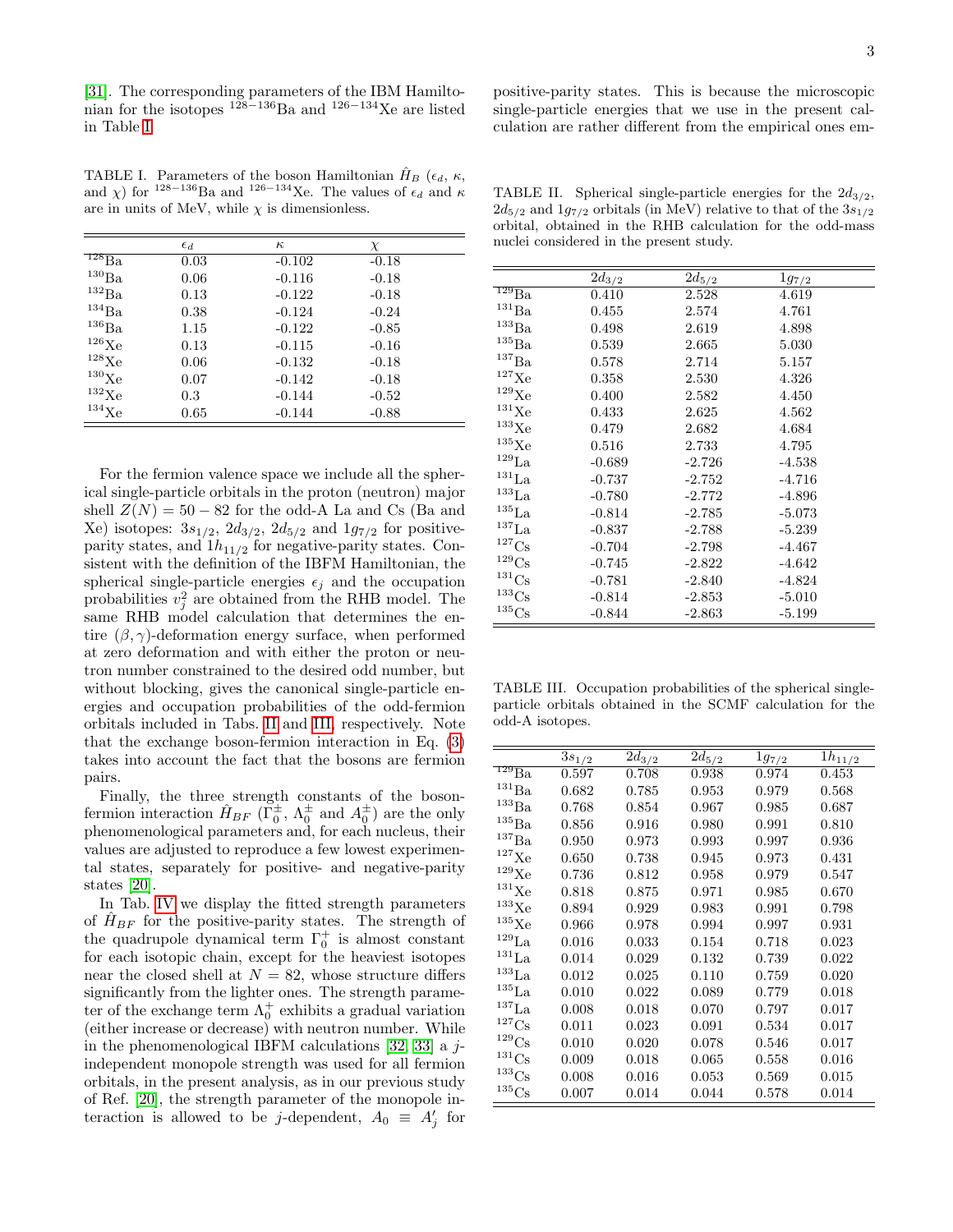ployed in Refs.  $[32, 33]$  $[32, 33]$ . In the case of  $135Ba$ , for instance, the single-particle orbital  $2d_{3/2}$  is here calculated  $\approx 0.5$ MeV above the  $3s_{1/2}$  orbital. In the fully phenomenological model of Ref. [\[33\]](#page-12-17), on the other hand, the ordering of the two orbitals is reversed, that is,  $\epsilon_{d_{3/2}} < \epsilon_{s_{1/2}}$ . This is consistent with the empirical interpretation that the lowest and second-lowest positive-parity states of <sup>135</sup>Ba, with  $J^{\pi} = 3/2_1^+$  and  $1/2_1^+$ , are predominantly based on the  $2d_{3/2}$  and  $3s_{1/2}$  configurations, respectively. To reproduce the correct empirical level ordering of the lowest two positive-parity states of <sup>135</sup>Ba, here the monopole term is adjusted specifically for the  $2d_{3/2}$  orbital so that the  $J^{\pi} = 3/2_1^+$  state becomes the lowest positive-parity state. We have also verified that with an  $j$ -independent monopole strength the empirical low-lying positive-parity spectra of  $^{135}$ Ba cannot be reproduced.

For the negative-parity states (Tab. [V\)](#page-3-1), the three strength parameters  $(\Gamma_0^-, \Lambda_0^-)$  and  $A_0^-$ ) are either constant or change gradually with neutron number. Since the exchange term gives only a small contribution for the negative-parity spectra of the odd-Z (La and Cs) isotopes, the exchange interaction strength  $\Lambda_0^-$  is set to zero.

<span id="page-3-0"></span>TABLE IV. Parameters of the boson-fermion Hamiltonian  $\hat{H}_{BF}$  for positive-parity states. All entries are in units of MeV.

|                     | $\overline{\Gamma_0^+}$ | $\Lambda_0^+$ | $\overline{A'_{1/2}}$ | $\overline{A^\prime_{3/2}}$ | $\overline{A_{5/2}'}$ | $\overline{A'_{7/2}}$ |
|---------------------|-------------------------|---------------|-----------------------|-----------------------------|-----------------------|-----------------------|
| $^{129}\mathrm{Ba}$ | 0.6                     | 5.0           | $-0.21$               |                             |                       | $-0.88$               |
| $^{131}\rm{Ba}$     | 0.6                     | 3.5           | $-0.09$               |                             |                       |                       |
| $^{133}\rm{Ba}$     | 0.6                     | 3.5           |                       | $-0.05$                     |                       |                       |
| $^{135}\mathrm{Ba}$ | 0.6                     | 2.0           |                       | $-0.55$                     |                       |                       |
| $^{137}\rm{Ba}$     | 2.0                     | $1.0\,$       |                       | $-1.3$                      |                       |                       |
| $^{127}\mathrm{Xe}$ | 0.6                     | 4.0           | $-0.28$               |                             |                       | $-0.92$               |
| $^{129}\mathrm{Xe}$ | 0.6                     | 2.5           | $-0.12$               |                             |                       | $-1.01$               |
| $^{131}\mathrm{Xe}$ | 0.4                     | $2.0\,$       |                       | $-0.27$                     |                       |                       |
| $^{133}\mathrm{Xe}$ | 1.5                     | 1.0           |                       | $-0.95$                     |                       |                       |
| $^{135}\mathrm{Xe}$ | 2.0                     | 1.0           |                       | $-1.35$                     |                       |                       |
| $^{129}\mathrm{La}$ | 0.2                     | 1.15          |                       |                             | $-1.20$               |                       |
| $^{131}\mathrm{La}$ | 0.2                     | 1.25          |                       |                             | $-1.25$               |                       |
| $^{133}\rm{La}$     | 0.2                     | 1.5           |                       |                             | $-0.82$               |                       |
| $^{135}\rm{La}$     | $0.2\,$                 | 2.2           |                       |                             | $-1.11$               |                       |
| $^{137}\rm{La}$     | 0.01                    | 3.0           |                       |                             | $-1.5$                |                       |
| $^{127}\mathrm{Cs}$ | 0.4                     | 2.2           |                       |                             | $-1.5$                |                       |
| $^{129}\mathrm{Cs}$ | 0.4                     | 1.85          |                       |                             | $-1.5$                |                       |
| $^{131}\mathrm{Cs}$ | 0.4                     | $1.0\,$       |                       |                             | $-0.7$                |                       |
| $^{133}\mathrm{Cs}$ | 0.2                     | 1.3           |                       |                             | $-1.05$               |                       |
| $^{135}\mathrm{Cs}$ | $0.2\,$                 | $1.3\,$       |                       |                             | $-1.35$               |                       |

The resulting IBFM Hamiltonian  $\hat{H}$  is diagonalized in the spherical basis  $|j, L, \alpha, J\rangle$  using the code PBOS [\[34\]](#page-12-18), where  $\alpha = (n_d, \nu, n_\Delta)$  is a generic notation for the boson quantum numbers in the  $U(5)$  symmetry limit [\[21\]](#page-12-6), that distinguish states with the same angular momentum of the boson system  $L$ .  $J$  is the total angular momentum of the coupled boson-fermion system, and satisfies the condition  $|L - j| \leq J \leq L + j$ .

By using the corresponding eigenfunctions, electro-

magnetic decay properties, such as E2 and M1 transition rates, and spectroscopic quadrupole and magnetic moments, are calculated for the odd-mass systems. The E2 operator contains the boson and fermion terms  $\hat{T}^{(E2)}$  =  $\hat{T}_B^{(E2)} + \hat{T}_F^{(E2)}$  $F_F^{(E2)}$ . The expression for the IBM boson E2 operator:

$$
\hat{T}_B^{(E2)} = e_B(s^\dagger \tilde{d} + d^\dagger \tilde{s} + \chi' [d^\dagger \times \tilde{d}]^{(2)})\tag{7}
$$

where  $e_B$  is the boson effective charge and  $\chi'$  is a parameter. The fermion E2 operator used in the present calculation reads:

$$
\hat{T}^{(E2)} = -e_F \sum_{jj'} \frac{1}{\sqrt{5}} \gamma_{jj'} [a^{\dagger} \times \tilde{a}_{j'}]^{(2)},
$$
 (8)

with the fermion effective charge  $e_F$ . As in many phenomenological studies and also in our previous articles on shape-phase transitions in odd-A nuclei [\[20,](#page-12-5) [24\]](#page-12-9), the effective charge  $e_B$  is determined by the experimental value of  $B(E2; 2_1^{\text{+}} \rightarrow 0_1^{\text{+}})$  in each even-even core nucleus. The parameter  $\chi'$  is adjusted to reproduce the experimental spectroscopic quadrupole moment of the  $2^+_1$  state (denoted as  $Q_{2+}$  of <sup>136</sup>Ba, and is fixed to the value  $\chi'=0.35$ for all nuclei considered in the present study. Finally, the value of the fermion effective charges  $e_F$  are adjusted to the experimental values of  $Q_{5/2_1^+}$  of <sup>137</sup>La and  $Q_{11/2_1^-}$ of <sup>137</sup>Ba. The corresponding proton  $e_p = 0.250 e$ b and neutron  $e_n = 0.125 e$ b effective charges are used for the odd-Z nuclei and odd-N nuclei, respectively. These values are consistent with standard IBFM calculations performed in this and other mass regions [\[33,](#page-12-17) [35–](#page-12-19)[37\]](#page-12-20), as well as with the microscopic analysis of the IBFM [\[38\]](#page-12-21). The

<span id="page-3-1"></span>TABLE V. Same as in the caption to Tab. [IV,](#page-3-0) but for negative-parity states.

|                     | $\overline{\Gamma_0^-}$ | $\Lambda_0^-$ | $\overline{A'_{11/2}}$ |
|---------------------|-------------------------|---------------|------------------------|
| $^{129}\mathrm{Ba}$ | 0.6                     | 2.1           | $-0.15$                |
| $^{131}\mathrm{Ba}$ | 0.6                     | 2.1           | $-0.23$                |
| $^{133}\rm{Ba}$     | 0.6                     | 0.9           | 0.0                    |
| $^{135}\rm{Ba}$     | 0.6                     | 1.0           | $-0.9$                 |
| $^{137}\rm{Ba}$     | 0.4                     | 5.0           | $-0.6$                 |
| $^{127}\mathrm{Xe}$ | 0.6                     | 2.0           | $-0.2$                 |
| $^{129}\mathrm{Xe}$ | 0.6                     | 1.7           | $-0.13$                |
| $^{131}\mathrm{Xe}$ | 0.6                     | $1.6\,$       | $-0.10$                |
| $^{133}\mathrm{Xe}$ | 0.4                     | 1.0           | $-0.20$                |
| $^{135}\mathrm{Xe}$ | 0.45                    | 0.0           | 0.0                    |
| $^{129}\mathrm{La}$ | 0.1                     | 0.0           | $-0.3$                 |
| $^{131}\mathrm{La}$ | 0.1                     | 0.0           | $-0.28$                |
| $^{133}\mathrm{La}$ | 0.1                     | 0.0           | 0.0                    |
| $^{135}\mathrm{La}$ | 0.1                     | 0.0           | 0.0                    |
| $^{137}\rm{La}$     | 0.1                     | 10.0          | $-0.2$                 |
| $^{127}\mathrm{Cs}$ | 0.1                     | 0.0           | $-0.07$                |
| $^{129}\mathrm{Cs}$ | 0.1                     | 0.0           | $-0.11$                |
| $^{131}\mathrm{Cs}$ | 0.1                     | 0.0           | $-0.05$                |
| $^{133}\mathrm{Cs}$ | 0.6                     | 0.0           | $-0.20$                |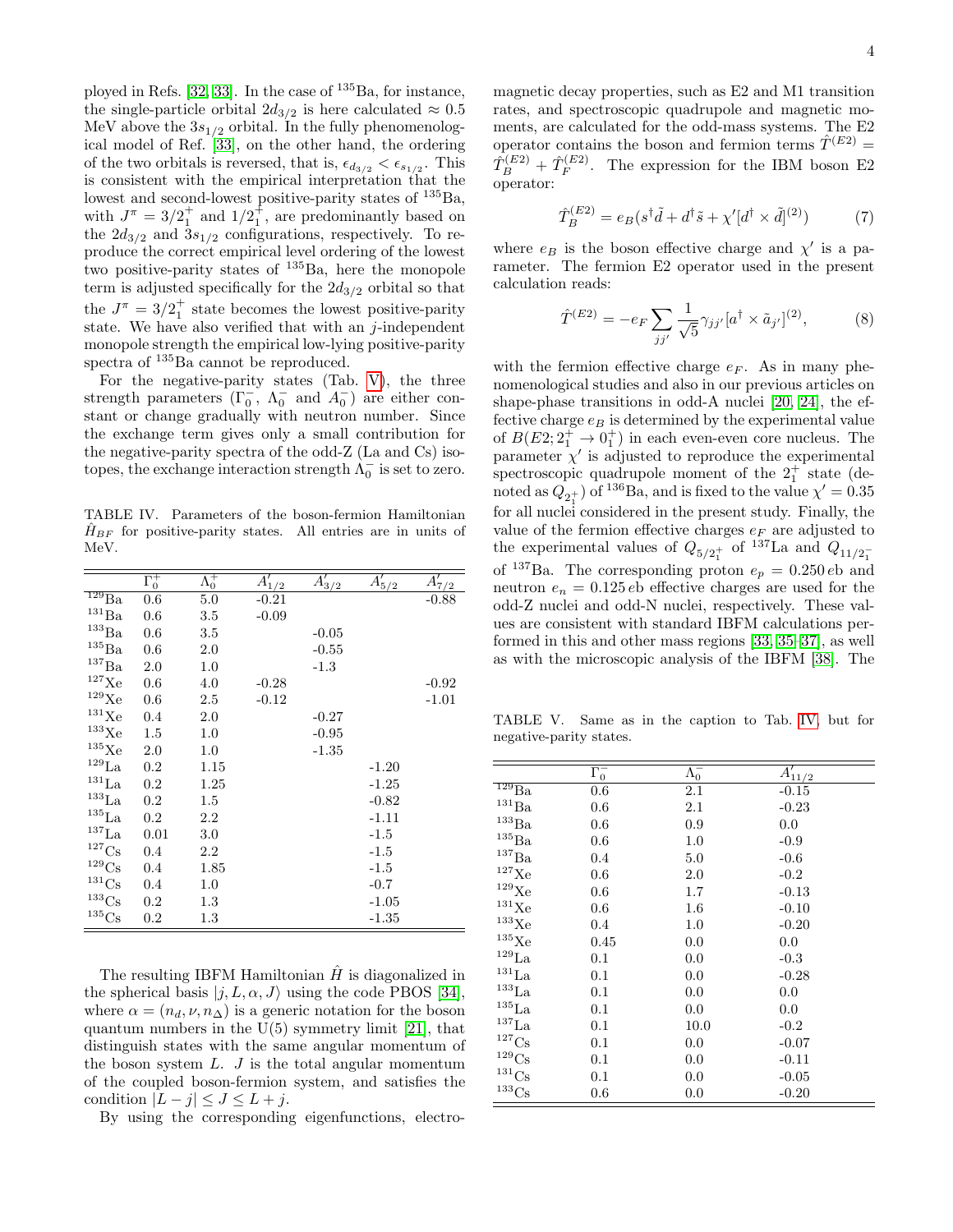M1 operator is given by

$$
\hat{T}^{(M1)} = \sqrt{\frac{3}{4\pi}} (\hat{T}_B^{(M1)} + \hat{T}_F^{(M1)})
$$
(9)

where  $\hat{T}_{B}^{(M1)} = g_B \hat{L}$  is the boson M1 operator, and the fermion operator  $\hat{T}_F^{(M1)}$  $F^{(M1)}$  [\[25\]](#page-12-10):

$$
\hat{T}_F^{(M1)} = -\sum_{jj'} g_{jj'} \sqrt{\frac{j(j+1)(2j+1)}{3}} [a_j^{\dagger} \times \tilde{a}_{j'}]^{(1)}(10)
$$

with

$$
g_{jj'} = \begin{cases} \frac{(2j-1)g_l + g_s}{2j} & (j = j' = l + \frac{1}{2})\\ \frac{(2j+3)g_l - g_s}{2(j+1)} & (j = j' = l - \frac{1}{2})(11)\\ (g_l - g_s)\sqrt{\frac{2l(l+1)}{j(j+1)(2j+1)(2l+1)}} & (j' = j - 1; l = l') \end{cases}
$$

and  $l$  is the orbital angular momentum of the singleparticle state. The value of the boson q-factor is  $q_B =$  $\mu_{2^+_1}/2$ , where  $\mu_{2^+_1}$  is the magnetic moment of the state  $2^+_1$ of the even-even nucleus, and the corresponding experimental value is used for this quantity. For the fermion g-factors:  $g_l = 1.0 \mu_N^2$  for the odd proton, and  $g_l = 0$  for the odd neutron, and free values of  $g_s$  are quenched by 30 % as used, for instance, in Refs. [\[20,](#page-12-5) [38\]](#page-12-21).

Summarizing this section, we note that the IBFM Hamiltonian [\(1\)](#page-1-1) in the present implementation contains altogether twenty-two parameters. While the parameters of the boson and fermion Hamiltonians are determined by the microscopic self-consistent mean-field calculation, nine parameters:  $\Gamma_0^{\pm}$ ,  $\Lambda_0^{\pm}$  and  $A'_j$  for five orbitals, are specifically adjusted to experimental low-energy excitation spectra. In addition, the four parameters  $e_B$ ,  $\chi'$ ,  $e_p$  and  $e_n$  of the E2 operator, are adjusted to reproduce specific E2 data.

## <span id="page-4-0"></span>III. SIGNATURES OF SHAPE PHASE TRANSITIONS IN THE ODD-A  $\gamma$ -SOFT NUCLEI

### A. Deformation energy surface

As explained in the previous section, the deformation energy surfaces for a set of even-even Ba and Xe isotopes that determine the parameters of the IBM Hamiltonian, are calculated as functions of the polar deformation parameters  $\beta$  and  $\gamma$  [\[12\]](#page-12-0), using the constrained relativistic Hartree-Bogoliubov method based on the functional DD-PC1 [\[30\]](#page-12-14) and a separable pairing force of finite range [\[31\]](#page-12-15). A triaxial binding energy map as a function of quadrupole shape variables is obtained by imposing constraints on both the axial and triaxial mass quadrupole moments. In Figs. [1](#page-4-1) and [2,](#page-4-2) the energy surfaces for the even-even core nuclei <sup>130−136</sup>Ba and <sup>128−134</sup>Xe, respectively, are displayed in the  $\beta - \gamma$  plane (0°  $\leq \gamma \leq 60^{\circ}$ ). We note that the energy surfaces for the  $^{128}$ Ba and  $^{126}$ Xe nuclei are nearly identical to those of their adjacent nuclei <sup>130</sup>Ba



 $0.0$   $0.1$   $0.2$   $0.3$   $0.4$ 

 $\beta$ 

FIG. 1. (Color online) Self-consistent RHB triaxial quadrupole binding energy maps of the even-even <sup>130−136</sup>Ba isotopes in the  $\beta - \gamma$  plane  $(0 \le \gamma \le 60^{\circ})$ . For each nucleus the energy surface is normalized with respect to the binding energy of the absolute minimum, and is plotted up to 10 MeV excitation energy with 0.2 MeV difference between neighboring contours.

 $\Omega$ 

 $0.0$   $0.1$   $0.2$   $0.3$   $0.4$ 

<span id="page-4-1"></span> $\beta$ 



<span id="page-4-2"></span>FIG. 2. (Color online) Same as in the caption to Fig. [2,](#page-4-2) but for  $128-134$  Xe.

and <sup>128</sup>Xe, respectively, and thus are not included in the figures.

At the self-consistent mean-field level the RHB en-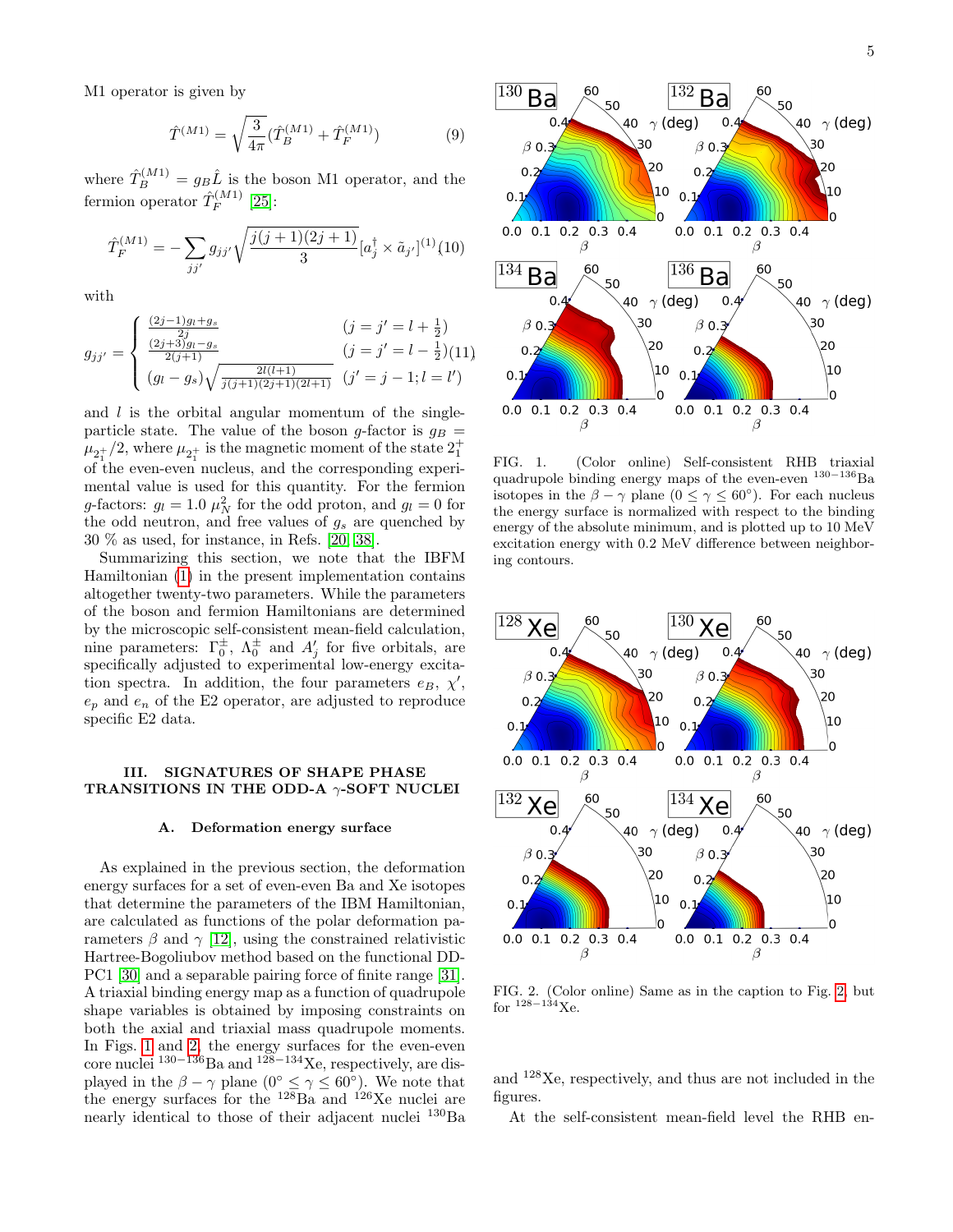ergy surfaces display a gradual transition of equilibrium shapes as a function of the (valence) neutron number. One notices that the RHB energy surfaces for the Ba and Xe isotopes are very similar and, for this reason, we discuss only the results for the Ba isotopes. As shown in Fig. [1,](#page-4-1) the shape is noticeably soft in  $\gamma$  deformation for  $130,132$ Ba with a very shallow triaxial minimum in the interval  $\gamma = 10^{\circ} - 20^{\circ}$ . As the number of valence nucleons (neutron holes) decreases for  $134$ Ba, the potential appears to become almost completely flat in  $\gamma$  direction, which is a typical feature of transitional nuclei. <sup>136</sup>Ba displays a nearly spherical shape with a minimum at  $\beta \approx 0.1$ , reflecting the  $N = 82$  neutron shell closure. It is interesting that the equilibrium shapes for the Ba nuclei display no significant change in the axial deformation  $\beta$  as a function of the neutron number. We also note that the RHB energy surfaces for the Xe isotopes appear to be somewhat softer in  $\gamma$  when compared to the corresponding Ba neighbors.

In the present analysis we are particularly interested in transitional nuclei.  $134Ba$  is located between the nearly spherical shapes close to  $N = 82$  and the  $\gamma$ -soft shapes of lighter isotopes. This nucleus was analyzed as the first empirical realization [\[5\]](#page-11-4) of the critical point of second-order QPT between spherical and  $\gamma$ -soft shapes, described by the  $E(5)$  symmetry  $[6]$ . This symmetry corresponds to the five-dimensional collective Hamiltonian (the intrinsic variables  $\beta$  and  $\gamma$  and the three Euler angles), with an infinite square-well potential in the axial deformation  $\beta$ , and independent of  $\gamma$  [\[6\]](#page-11-5). One notices that the microscopic deformation energy surface of  $^{134}Ba$ in the present calculation is closest to the E(5)-like potential: it is flat-bottomed for small values of the axial deformation  $\beta$  < 0.2, and almost completely flat in the  $\gamma$ direction. A similar shape is predicted for  $^{132}$ Xe.

### B. Low-energy excitation spectra

A QPT is characterized by a significant variation of order parameters as functions of the physical control parameter. While the analysis of potential energy surfaces provides an approximate indication of QPT at the meanfield level, the intrinsic deformation parameters are not observables and a quantitative analysis of the nuclear phase transitions must, therefore, extend beyond the simple Landau approach to include a direct calculation of observables that can be interpreted as quantum order parameters.

To illustrate the level of accuracy with which the boson-core Hamiltonian, with parameters determined by mapping the microscopic energy surface onto the expectation value of the IBM Hamiltonian, describes spectroscopic properties of even-even systems, we begin by comparing in Fig. [3](#page-5-0) the computed excitation spectra for the low-lying states of the even-even  $128-136$ Ba and  $126-134$ Xe isotopes to available data [\[39\]](#page-12-22). Evidently the model calculation reproduces the empirical systematics of low-



<span id="page-5-0"></span>FIG. 3. (Color online) Evolution of low-lying collective states in  $128-136$ Ba and  $126-134$ Xe, as functions of the neutron number. Theoretical excitation spectra in the left column are compared to data (panels on the right) from Ref. [\[39\]](#page-12-22).



<span id="page-5-1"></span>FIG. 4. (Color online) The low-energy spectrum of <sup>134</sup>Ba calculated with the microscopic IBM, in comparison to available data [\[4,](#page-11-3) [39\]](#page-12-22). The excitation spectrum that corresponds to the E(5) symmetry limit is also displayed, with the excitation energy of the state  $2^+_1$  and the  $B(E2; 2^+_1 \rightarrow 0^+_1)$  transition strength normalized to the values obtained in the IBM calculation.

lying excitation spectra. In particular, the  $\gamma$ -softness of the effective nuclear potential is characterized by closelying  $4_1^+$  and  $2_2^+$  levels. Both experimentally and in model calculations, this level structure is observed from  $N = 72$ up to 78. At  $N = 80$  the energy spacings correspond to vibrational spectra, as identified by the multiplets of levels  $(4^+_1, 2^+_2, 0^+_2)$ . Overall, the theoretical excitation spectra are more stretched than the experimental ones, especially at  $N = 80$ . This could be attributed to the limited IBM configuration space consisting only of the valence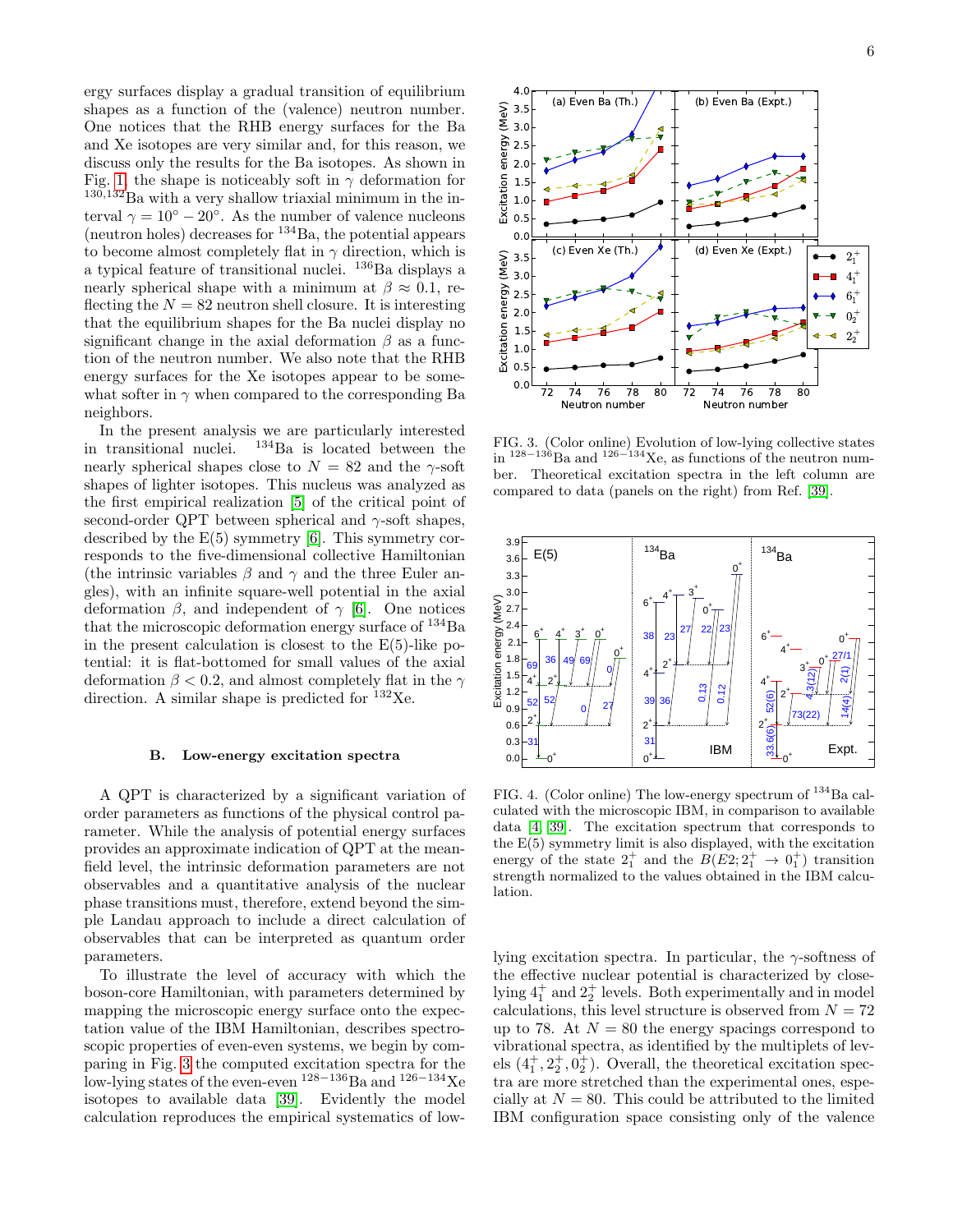nucleon pairs outside closed shells.

<sup>134</sup>Ba is considered an excellent example of empirical realization of the E(5) critical-point symmetry [\[5\]](#page-11-4). In Fig. [4](#page-5-1) we compare the calculated energy spectrum of this nucleus with the experimental low-energy levels, as well as with the spectrum corresponding to the  $E(5)$  symmetry limit. In comparison to the experimental levels, the present calculation generally predicts higher excitation energies, but exhibits several features that correspond to the  $E(5)$  symmetry, including the close-lying  $(4^+_1, 2^+_2)$  and  $(6<sub>1</sub><sup>+</sup>, 4<sub>2</sub><sup>+</sup>, 3<sub>1</sub><sup>+</sup>, 0<sub>2</sub><sup>+</sup>)$  levels, as well as the selection rule for E2 transitions from the  $0_2^+$  to the  $2_{1,2}^+$  states.



<span id="page-6-0"></span>FIG. 5. (Color online) Evolution of the low-lying positiveand negative-parity states in the odd-A isotopes <sup>129–137</sup>Ba as functions of the neutron number. The experimental levels are from Ref. [\[39\]](#page-12-22).

In the following we focus the analysis on the results for odd-A systems. Figures [5-](#page-6-0)[8](#page-7-0) display the calculated low-energy positive  $(\pi = +1)$  and negative-parity  $(\pi =$  $-1$ ) levels of the odd-A isotopes  $129-137$ Ba,  $127-135$ Xe,  $129-137$ La and  $127-135$ Cs, respectively, as functions of the neutron number, in comparison with the experimental excitation spectra [\[39\]](#page-12-22). We note a remarkable agreement between theory and experiment for both  $\pi = +1$  and  $\pi = -1$  states in all four isotopic chains.

A specific signature of QPT in odd-A nuclei is the change of the ground-state spin at a nucleon number that corresponds to the phase transition. For the odd-A Ba isotopes show in Fig. [5,](#page-6-0) for instance, the spin of the lowest positive-parity state changes from  $J^{\pi} = 1/2^{+}$  to  $3/2^+$  at  $N = 79$ , while the change of the lowest negativeparity state from  $J^{\pi} = 9/2^{-}$  to  $11/2^{-}$  is observed at  $N = 77$ . This result is in agreement with the assumption that the QPT in the even-even Ba isotopes occurs at  $N = 78$ , that is, for <sup>134</sup>Ba. It also illustrates the difficulty in locating the point of shape-phase transition when the physical control parameter (neutron number in



<span id="page-6-1"></span>FIG. 6. (Color online) Same as in the caption to Fig. [5,](#page-6-0) but for the isotopes  $127-135$ Xe.



<span id="page-6-2"></span>FIG. 7. (Color online) Same as in the caption to Fig. [5,](#page-6-0) but for  $129-137$ La.

this case) is not continuous. One also notices in Figs. [5](#page-6-0) (a) and (b) that, compared to the other odd-A Ba isotopes considered, the  $7/2_1^+$  and  $9/2_1^+$  states at  $N = 73$ are noticeably low in energy, almost degenerate with the  $1/2<sub>1</sub><sup>+</sup>$  ground state. Empirically, it has been suggested that these states predominantly correspond to the  $1g_{7/2}$ configuration [\[32,](#page-12-16) [39\]](#page-12-22), reflecting the fact that the  $1g_{7/2}$ single-particle orbital is particularly low at  $N = 73$ , and close in energy to the  $3s_{1/2}$  and  $2d_{3/2}$  orbitals. In our analysis, the calculated wave functions of the  $7/2^+_1$  and  $9/2<sub>1</sub><sup>+</sup>$  states are almost pure (94 and 96 %, respectively)  $1g_{7/2}$  configurations, which conforms to the empirical in-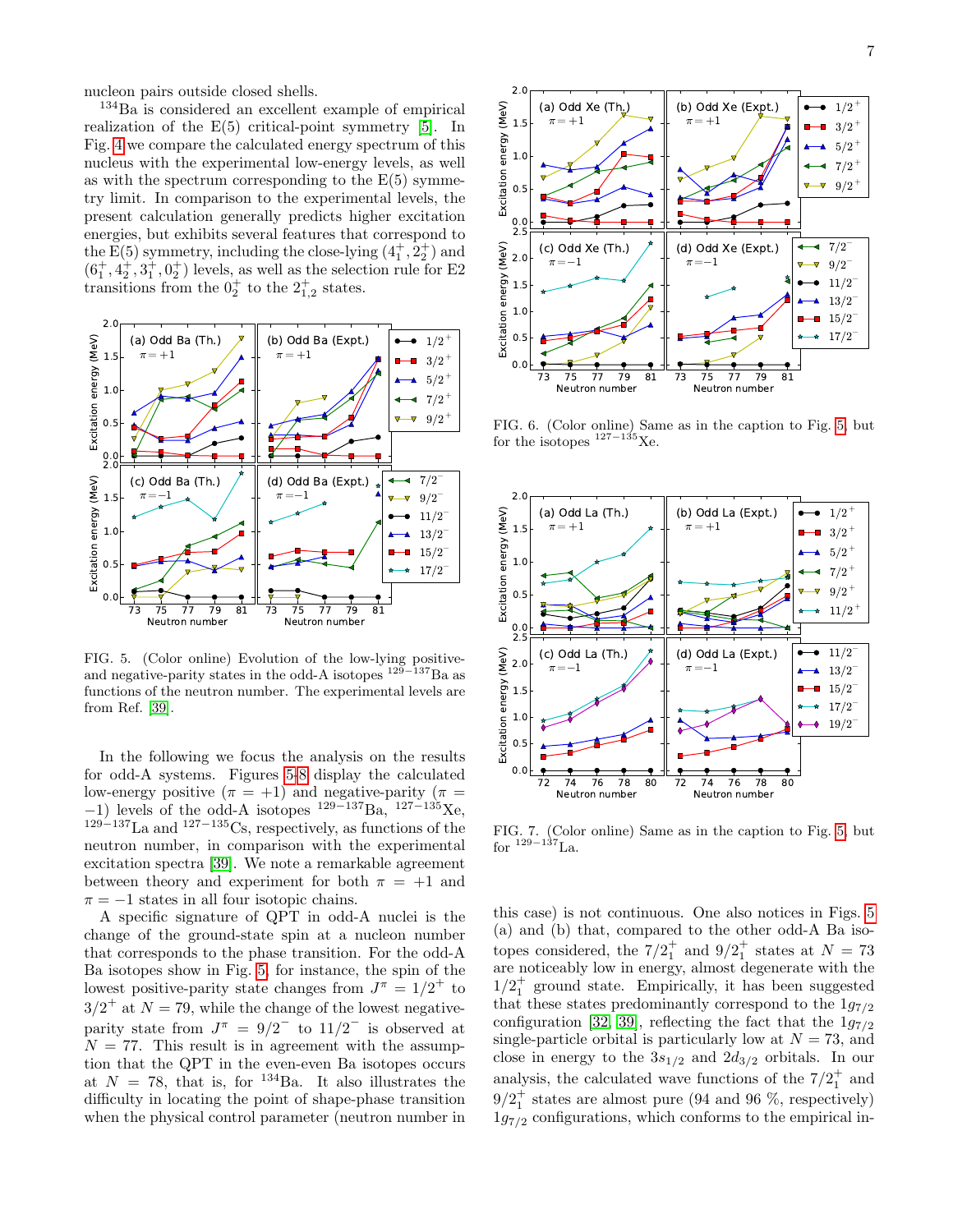

<span id="page-7-0"></span>FIG. 8. (Color online) Same as in the caption to Fig. [5,](#page-6-0) but for  $127-135$ Cs.

terpretation of these states. Figure [6](#page-6-1) displays a similar pattern for the odd-A Xe isotopes, except that in this case the change in spin of the lowest positive and negative parity states occurs already at  $N = 77$  and  $N = 75$ , respectively.

In the odd-Z systems  $^{129-137}$ La (Fig. [7\)](#page-6-2) and  $^{127-135}$ Cs (Fig. [8\)](#page-7-0), on the one hand we notice the crossings between low-energy positive-parity levels in the transitional region between  $N = 76$  and  $N = 78$ . On the other hand, the negative-parity states of both odd-A La and Cs isotopes exhibit essentially the same level structure throughout the isotopic chains, that is, the band built on the  $11/2^$ state that follows the  $\Delta J = 2$  systematics of the weak coupling limit.  $\begin{tabular}{|c|c|c|c|} \hline & $\bullet$ & $\bullet$ & $\bullet$ & $\bullet$ & $\bullet$ & $\bullet$ \\ \hline \hline $\mathbf{F} & \mathbf{F} & \mathbf{F} & \mathbf{F} & \mathbf{F} & \mathbf{F} \\ \hline $\mathbf{F} & \mathbf{F} & \mathbf{F} & \mathbf{F} & \mathbf{F} \\ \hline $\mathbf{F} & \mathbf{F} & \mathbf{F} & \mathbf{F} & \mathbf{F} \\ \hline $\mathbf{F} & \mathbf{F} & \mathbf{F} & \mathbf{F} \\ \hline $\mathbf{F} & \mathbf{F} & \mathbf{$ 

### C. Detailed level schemes of selected odd-A nuclei

The details of the IBFM results are illustrated for one odd-A nucleus of each isotopic chain:  $^{135}$ Ba,  $^{129}$ Xe, <sup>133</sup>La, and <sup>131</sup>Cs. These specific nuclei are close to the shape-phase transition point, their low-energy level sequences are experimentally well established, and there is sufficient data to compare with model results, especially for the E2 and M1 transitions, as well as spectroscopic moments. Note that the calculated levels are classified into bands according to the dominant E2 decay branch.

<sup>135</sup>Ba is of particular interest in the present analysis, since the corresponding even-even core  $^{134}$ Ba can be, to a good approximation, characterized by the E(5) criticalpoint symmetry of the second-order QPT. In Ref. [\[41\]](#page-12-23) the  $E(5/4)$  model of critical-point symmetry for oddmass systems was developed, based on the concept of dynamical supersymmetry. The E(5/4) model describes



<span id="page-7-1"></span>FIG. 9. (Color online) The calculated low-energy positiveparity spectrum of <sup>135</sup>Ba (IBFM), compared to the corresponding experimental [\[40\]](#page-12-24) and E(5/4) excitation spectra. The quantum numbers of the  $E(5/4)$  model are also shown. Note that the energy of the  $(\xi = 1 +, \tau_1 = 3/2)$  E(5/4) multiplet, i.e.,  $(7/2^+, 5/2^+, 1/2^+)$ , is normalized to that of the  $7/2_1^+$  IBFM state.  $B(E2)$  values are given in Weisskopf units, and the  $B(E2)$  from the  $(\xi = 1 +, \tau_1 = 3/2)$  E(5/4) multiplet is normalized to the  $B(E2; 7/2^+_1 \rightarrow 3/2^+_1)$  value obtained in the present IBFM calculation. The triplets of  $B(E2)$  values in the E(5/4) model spectrum refer to transitions to the  $7/2^+_1$ ,  $5/2^+_1$ , and  $1/2^+_1$  states, respectively.

even boson core with  $E(5)$  symmetry. In fact, the first test of the  $E(5/4)$  Bose-Fermi symmetry [\[40\]](#page-12-24) considered the low-energy spectrum of <sup>135</sup>Ba in terms of the neutron  $2d_{3/2}$  orbital coupled to the E(5) boson core <sup>134</sup>Ba. In Fig. [9](#page-7-1) we compare the IBFM low-energy positive-parity spectrum of  $^{135}$ Ba and the corresponding  $B(E2)$  values with the predictions of the  $E(5/4)$  model, as well as with the experimental excitation spectrum [\[40\]](#page-12-24). Evidently the  $E(5/4)$  spectrum is more regular, that is, it displays degenerate multiplets of excited states, when compared to both the present IBFM and experimental energy spectra. Moreover, the E2 branching ratios of the  $E(5/4)$  model, e.g., from the excited  $3/2^+$  states, differ from those obtained in the present calculation. This is not surprising because  $E(5/4)$  presents a simple scheme that takes into account only a single neutron valence orbit  $2d_{3/2}$ . In the phenomenological IBFM calculation that was car-ried out in Ref. [\[40\]](#page-12-24), the wave functions of the  $1/2<sub>1</sub><sup>+</sup>$  and  $1/2^+_2$  states were found to be mainly composed of the  $3s_{1/2}$  and  $2d_{3/2}$  configurations, respectively, and it was thus suggested that the  $1/2_1^+$  state in the first excited  $E(5/4)$  multiplet should be compared with the experimental  $1/2^+_2$  state. Similar results are also obtained in the present calculation, as the  $3s_{1/2}$  and  $2d_{3/2}$  configurations account for 58% and 78% of the wave functions of the  $1/2_1^+$  and  $1/2_2^+$  states, respectively.

The present IBFM results reproduce the experimental excitation spectrum rather well, except for the fact that several non-yrast states, such as  $1/2^+_2$ , are calcu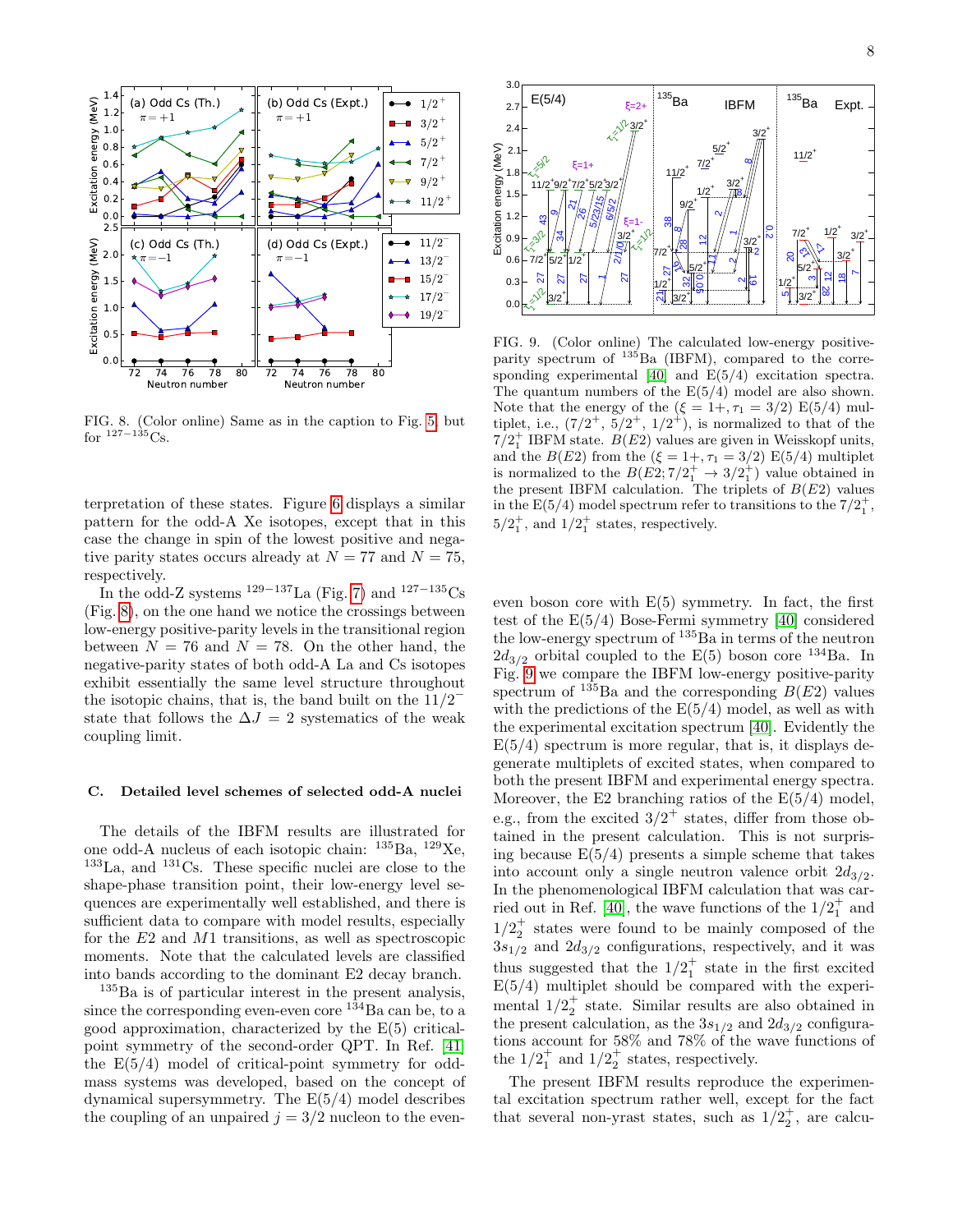lated at higher excitation energies. In Tab. [VI](#page-8-0) we also compare in detail the calculated  $B(E2)$  and  $B(M1)$  transition strengths, as well as the spectroscopic quadrupole  $(Q_J)$  and magnetic  $(\mu_J)$  moments, with available data [\[39\]](#page-12-22). Considering the complexity of the level scheme and the large valence neutron space, a relatively good agreement is obtained between the calculated and experimental electromagnetic properties.

<span id="page-8-0"></span>TABLE VI. Comparison between the theoretical and experimental  $B(E2)$  and  $B(M1)$  values, and spectroscopic quadrupole and magnetic moments in <sup>135</sup>Ba. The data are from Ref. [\[39\]](#page-12-22).

|                                              | (W.u.)<br>B(E2) |                    | B(M1)    | (W.u.)                  |
|----------------------------------------------|-----------------|--------------------|----------|-------------------------|
|                                              | Th.             | Expt.              | Th.      | Expt.                   |
| $1/2^+_1 \rightarrow 3/2^+_1$                | 21              | 4.6(2)             | 0.0014   | 0.0025(11)              |
| $1/2^+_2 \rightarrow 3/2^+_1$                | 12              | 11.7(10)           |          |                         |
| $3/2^+_2 \rightarrow 3/2^+_1$                | 2.0             | 18.0(10)           |          |                         |
| $\rightarrow 3/2$<br>$3/2^{\dagger}_{\circ}$ | 4.6             | 7.0(10)            |          |                         |
| $\rightarrow 1/2$<br>$5/2^-_1$               | 0.05            | 2.6(5)             |          |                         |
| $\rightarrow$ 3/2<br>$5/2^-$                 | 32              | 28.3(10)           | 0.0012   | 0.0042(20)              |
| $\rightarrow 3/2$<br>$7/2^+$                 | 27              | 19.9(8)            |          |                         |
| $\to 5/2^-$<br>7/2,                          | 16              | 12.8(12)           | 0.0020   | 0.0032(3)               |
|                                              | $Q_{J}$         | (e <sub>b</sub> )  |          | $(\mu_N^2)$<br>$\mu_J$  |
|                                              | Th.             | Expt.              | Th.      | Expt.                   |
| $3/2^+$                                      |                 | $+0.475 +0.160(3)$ |          | $+0.769 + 0.837943(17)$ |
| $11/2^-$                                     | $+1.13$         | $+0.98(8)$         | $-1.161$ | $-1.001(15)$            |
|                                              |                 |                    |          |                         |



<span id="page-8-1"></span>FIG. 10. (Color online) Comparison between the IBFM theoretical and experimental [\[39\]](#page-12-22) lowest-lying positive- and negative-parity bands of  $^{129}$ Xe.

In Fig. [10](#page-8-1) we display a detailed comparison between the IBFM theoretical and experimental [\[39\]](#page-12-22) lowest-lying positive- and negative-parity bands of  $129X$ e. For both parities the present calculation reproduces the structure of the experimental bands, especially the band-head energies. The low-energy positive- and negative-parity bands, both theoretical and experimental, exhibit a  $\Delta J = 2$ systematics characteristic of the weak coupling limit.

The theoretical positive-parity bands are generally more stretched than the experimental ones, whereas a very good agreement between theory and experiment is obtained for the two negative-parity bands. Table [VII](#page-8-2) compares the calculated and experimental  $B(E2)$  and  $B(M1)$ values, as well as the electromagnetic moments of  $129Xe$ .

<span id="page-8-2"></span>TABLE VII. Same as in the caption to Tab. [VI,](#page-8-0) but for <sup>129</sup>Xe.

|                                       | B(E2)  | (W.u.)                       | B(M1)   | (W.u.)                       |
|---------------------------------------|--------|------------------------------|---------|------------------------------|
|                                       | Th.    | $\overline{\mathrm{Expt}}$ . | Th.     | $\overline{\mathrm{Expt}}$ . |
| $1/2^+_2 \rightarrow 1/2^+_1$         |        |                              | 0.010   | 0.0016(5)                    |
| $1/2^+_2 \rightarrow 3/2^+_1$         | $22\,$ | 6.7(23)                      | 0.049   | 0.0039(13)                   |
| $1/2^+_2 \rightarrow 3/2^+_2$         |        |                              | 0.0039  | 0.0015(5)                    |
| $1/2^+_2 \rightarrow 5/2^+_1$         | 0.018  | 1.4(6)                       |         |                              |
| $3/2^+_1 \rightarrow 1/2^+_1$         | 0.89   | 9(4)                         | 0.0019  | 0.0281(7)                    |
| $3/2^+_2 \rightarrow 1/2^+_1$         | 33     | $23^{+25}_{-23}$             |         |                              |
| $3/2^+_2 \rightarrow 3/2^+_1$         | 16     | $17^{+27}_{-17}$             | 0.00091 | $0.003_{-3}^{+4}$            |
| $3/2^+$ $\rightarrow 1/2^+$           | 7.4    | > 0.2                        | 0.016   | >0.0001                      |
| $3/2^+_3 \rightarrow 1/2^+_2$         | 8.1    | > 5.9                        | 0.017   | >0.0026                      |
| $3/2^+_3 \rightarrow 3/2^+_1$         | 9.2    | >1.6                         | 0.0027  | >0.00071                     |
| $3/2^+_3 \rightarrow 3/2^+_2$         | 0.16   | >3.4                         | 0.029   | >0.00037                     |
| $3/2^+_3 \rightarrow 5/2^+_1$         | 0.25   | >4.6                         | 0.00054 | >0.0005                      |
| $5/2^+_1 \rightarrow 1/2^+_1$         | 13     | 21(4)                        |         |                              |
| $5/2^+_1 \rightarrow 3/2^+_1$         | 46     | $5 \times 10^{1}(4)$         | 0.0013  | 0.011(5)                     |
| $5/2_{4}^{+} \rightarrow 1/2_{1}^{-}$ | 2.0    | 15.4(19)                     |         |                              |
|                                       | $Q_J$  | (eb)                         |         | $(\mu_N^2)$<br>$\mu_J$       |
|                                       | Th.    | Expt.                        | Th.     | Expt.                        |
| $1/2_1^+$                             |        |                              |         | $-1.126$ $-0.7779763(84)$    |
| $3/2^+$                               |        | $+0.362 -0.393(10)$          | $+0.72$ | $+0.58(8)$                   |
| $11/2^{-}_{1}$                        |        | $+0.092 +0.63(2)$            |         | $-1.247 -0.891223(4)$        |



<span id="page-8-3"></span>FIG. 11. (Color online) Same as in the caption to Fig. [10,](#page-8-1) but for  $133)$  La.

Next we consider the two odd-Z nuclei, for which the low-lying states predominantly correspond to the  $1g_{7/2}$ ,  $2d_{5/2}$  (positive-parity) and  $1h_{11/2}$  (negative-parity) proton configurations. Figure [11](#page-8-3) compares several calculated low-energy positive- and negative-parity bands of <sup>133</sup>La with available data. One notices a good agree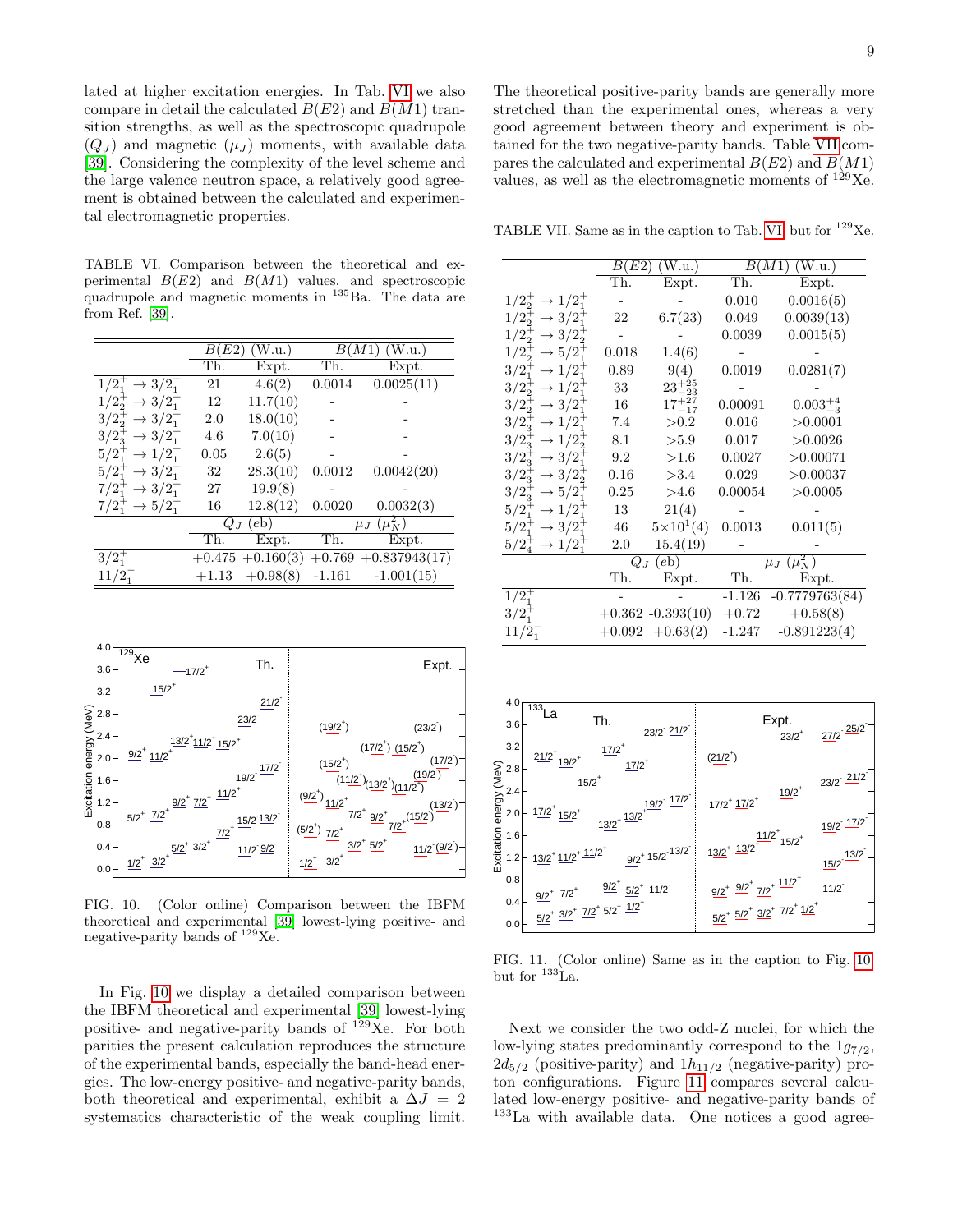ment between the theoretical and experimental excitation spectra, except for that fact that some of the calculated bands, that is, the band built on the  $7/2<sub>1</sub><sup>+</sup>$  state and the two negative-parity bands, appear more stretched than their experimental counterparts. Similar to  $^{129}Xe$ , all the low-energy positive- and negative-parity bands shown here exhibit a  $\Delta J = 2$  weak-coupling structure. The calculated and experimental  $B(E2)$  and  $B(M1)$  values, as well as the electromagnetic moments are listed in Tab. [VIII.](#page-9-0)

TABLE VIII. Same as in the caption to Tab. [VI,](#page-8-0) but for <sup>133</sup>La.

<span id="page-9-0"></span>

| W.u.)<br>E2 |         | W.u.)              |             |
|-------------|---------|--------------------|-------------|
| Th.         | Expt.   | Th.                | Expt.       |
| 9.4         | 6(3)    | 0.77               | 0.017(6)    |
| 30          | 0.8(3)  |                    |             |
| 26          | >35     | 0.13               | >0.026      |
| 15          | 2.1(10) | 0.13               | 0.0097(8)   |
| 18          | 11(4)   | 0.00011            | 0.0052(9)   |
| 21          | 6.1(20) | $1.0\times10^{-5}$ | 0.00068(16) |
|             | (eb)    | $\mu_J$            | $(\mu_N^2)$ |
| Th.         | Expt.   | Th.                | Expt.       |
|             |         | $+6.9$             | $+7.5(4)$   |
|             |         |                    |             |



<span id="page-9-1"></span>FIG. 12. (Color online) Same as in the caption to Fig. [10,](#page-8-1) but for  $^{131}$ Cs.

The theoretical excitation spectrum of <sup>131</sup>Cs, shown in Fig, [12,](#page-9-1) is very similar to that of  $133$ La and, again, a very good agreement is obtained between the IBFM results and experiment. The calculated E2 and M1 transition strengths and electromagnetic moments are compared with the data [\[39\]](#page-12-22) in Tab. [IX.](#page-9-2) We note that the model calculation qualitatively reproduces the complex transition pattern, but obviously the theoretical wave functions do not reflect the full extent of configuration mixing in this nucleus.

<span id="page-9-2"></span>

|                               |               | B(E2)<br>(W.u.) |                                   | (W.u.)<br>B(M1)          |
|-------------------------------|---------------|-----------------|-----------------------------------|--------------------------|
|                               | Th.           | Expt.           | Th.                               | Expt.                    |
| $1/2^+_1 \rightarrow 5/2^+_1$ | 59            | 69.5(14)        |                                   |                          |
| $1/2^+_2 \rightarrow 1/2^+_1$ |               |                 | 0.013                             | 0.0010613(4)             |
| $1/2^+_2 \rightarrow 3/2^+_1$ | 1.7           | 0.09(4)         | 0.011                             | $3.4 \times 10^{-5}(10)$ |
| $1/2^+_2 \rightarrow 3/2^+_2$ | 38            | > 0.62          | $\,0.0064\,$                      | $> 5.8 \times 10^{-5}$   |
| $1/2^+_2 \rightarrow 5/2^+_1$ | 0.19          | 0.028248(4)     |                                   |                          |
| $1/2^+_2 \rightarrow 5/2^+_2$ | 4.7           | 0.13835(5)      |                                   |                          |
| $3/2^+_1 \rightarrow 1/2^+_1$ | 18            | 9(5)            | 0.30                              | 0.00339(10)              |
| $3/2^+_1 \rightarrow 5/2^+_1$ | 12            | 0.6(6)          | 0.22                              | 0.00922(5)               |
| $3/2^+_1 \rightarrow 5/2^+_2$ | 0.27          | >3.9            | 0.0022                            | $> 4.1^{-5}$             |
| $3/2^+_1 \rightarrow 7/2^+_1$ | 1.4           | 2.36(3)         |                                   |                          |
| $3/2^+_2 \rightarrow 1/2^+_1$ | 0.94          | 2.4(4)          | $0.018\,$                         | 0.00057(4)               |
| $3/2^+_2 \rightarrow 3/2^+_1$ | 0.012         | >2.1            | $2.7\times10^{-5}$                | $> 7.8 \times 10^{-5}$   |
| $3/2^+_2 \rightarrow 5/2^+_1$ | 0.55          | 2.4(9)          | 0.0012                            | 0.00064(20)              |
| $3/2^+_2 \rightarrow 5/2^+_2$ | 0.63          | 0.5(4)          | 0.0014                            | 0.00071(4)               |
| $3/2^+_2 \rightarrow 7/2^+_1$ | 25            | 0.2122(3)       |                                   |                          |
| $5/2^+_2 \rightarrow 5/2^+_1$ | 0.016         | 3.5(3)          | 0.0036                            | 0.000369(17)             |
| $5/2^+_2 \rightarrow 7/2^+_1$ | 45            | >62             | $3.1 \times 10^{-5}$              | $< 2.1 \times 10^{-5}$   |
| $7/2^+_1 \rightarrow 5/2^+_1$ | 0.10          | 0.64(24)        | 0.0010                            | 0.00170(5)               |
|                               | (eb)<br>$Q_J$ |                 | $\overline{(\mu_N^2)}$<br>$\mu_J$ |                          |
|                               | Th.           | Expt.           | Th.                               | Expt.                    |
| $5/2^+_1$                     | $-0.772$      | $-0.575(6)$     | $+3.42$                           | $+3.543(2)$              |
| $5/2^+_2$                     | $+0.370$      | 0.022(2)        | $+0.37$                           | $+1.86(8)$               |
| $11/2_1^-$                    |               |                 | $+6.9$                            | 6.3(9)                   |

D. Effective  $\beta$  and  $\gamma$  deformations



<span id="page-9-3"></span>FIG. 13. (Color online)  $\beta_{\text{eff}}$  and  $\gamma_{\text{eff}}$  for the  $0_1^+$  state of the even-even <sup>128−136</sup>Ba and <sup>126−134</sup>Xe isotopes, obtained from the computed q-invariants.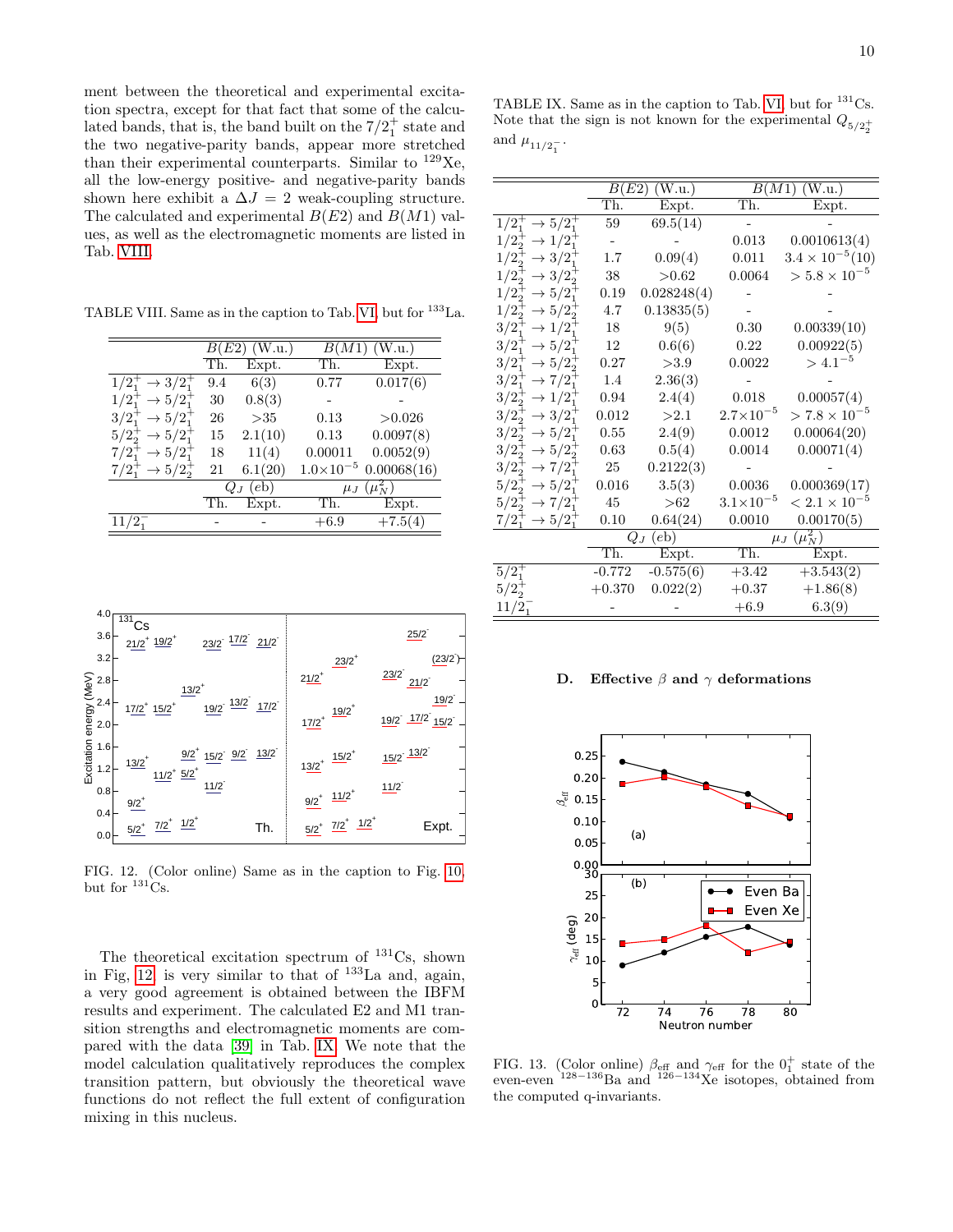

<span id="page-10-0"></span>FIG. 14. (Color online) Same as in the caption to Fig. [13,](#page-9-3) but for the  $1/2^+_{1,2}$ ,  $3/2^+_{1,2}$ ,  $5/2^+_{1,2}$  and  $11/2^-_{1,2}$  states of the odd-N  $^{129-137}$ Ba and  $^{127-135}$ Xe isotopes.



<span id="page-10-1"></span>FIG. 15. (Color online) Same as in the caption to Fig. [13,](#page-9-3) but for the  $3/2^+_{12}$ ,  $5/2^+_{21}$ ,  $7/2^+_{1}$  and  $11/2^-_{1}$  states of the odd-Z  $129-137$ La and  $127-135$ Cs isotopes.

Another signature of possible shape-phase transitions related to the  $\gamma$ -softness of the effective nuclear potential, can be computed from E2 transition rates. Here we specifically analyze quadrupole shape invariants [\[42\]](#page-12-25) (denoted hereafter as q-invariants), calculated using  $E2$  ma-

trix elements. The lowest-order q-invariants for a given state with spin J, relevant for the present study, are defined by the following relations [\[43\]](#page-12-26):

$$
q_2 = \sum_{i}^{n} \langle J || \hat{Q} || J'_{i} \rangle \langle J'_{i} || \hat{Q} || J \rangle \tag{12}
$$

$$
q_3 = \sqrt{\frac{7}{10}} |\sum_{i,j}^{n} \langle J||\hat{Q}||J_i'\rangle \langle J_i'||\hat{Q}||J_j'\rangle \langle J_j'||\hat{Q}||J\rangle| \tag{13}
$$

where  $J' = J + 2$ , and the sum is in order of increasing excitation energies of the levels  $J'$ . Only a few lowest transitions contribute to the q-invariants significantly and, in the present study, the sum runs up to  $n = 5$ . For eveneven systems, we calculate the q-invariants for the  $0^+_1$ ground state, which means  $J = 0^+_1$  and  $J' = 2^+$ . The effective deformation parameters, denoted as  $\beta_{\text{eff}}$  and  $\gamma_{\text{eff}}$ , can be obtained from  $q_2$  and  $q_3$  [\[43\]](#page-12-26):

$$
\beta_{\text{eff}} = \frac{4\pi}{3ZR_0^2} \sqrt{\frac{q_2}{2J' + 1} (J'2J0|JJ)^{-2}} \tag{14}
$$

$$
\gamma_{\text{eff}} = \frac{1}{3} \arccos \frac{q_3}{q_2^{3/2}} \tag{15}
$$

where  $R_0 = 1.2A^{1/3}$  fm, and  $(J'2J0|JJ)$  is the Clebsch-Gordan coefficient.

In Fig. [13](#page-9-3) we plot  $\beta_{\text{eff}}$  and  $\gamma_{\text{eff}}$  for the even-even isotopes  $128-136$ Ba and  $126-134$ Xe, as functions of the neutron number. One notices that, both for Ba and Xe nuclei,  $\beta_{\text{eff}}$  exhibits only a gradual decrease with neutron number. This correlates with the mean-field result, which indicates that the  $\beta$  deformation does not change significantly as a function of neutron number (cf. Figures [1](#page-4-1) and [2\)](#page-4-2). In contrast,  $\gamma_{\text{eff}}$  displays a distinct peak at  $N = 78$ for Ba and at  $N = 76$  for Xe, which could be associated with the phase transition between nearly spherical and prominently  $\gamma$ -soft shapes. Indeed, the deformation energy surface at around these neutron numbers resembles the potential in the  $E(5)$  model, which is flat-bottomed in an interval of the axial deformation  $\beta$ , and independent of  $\gamma$ .

In the case of odd-A nuclei the spin of the ground state is not always the same for all isotopes, and we have thus calculated  $\beta_{\text{eff}}$  and  $\gamma_{\text{eff}}$  for several low-lying state. Fig-ure [14](#page-10-0) displays  $\beta_{\text{eff}}$  and  $\gamma_{\text{eff}}$  of the states  $1/2_1^+$ ,  $3/2_1^+$ ,  $5/2^+$  and  $11/2^ \frac{1}{1}$  for the odd-N systems, that is, <sup>127–135</sup>Xe and  $129-137$  Ba. Similarly to the corresponding even-even core nuclei, in the odd-A Ba nuclei shown in Fig. [14](#page-10-0) (a) for all four states  $\beta_{\text{eff}}$  exhibits only a gradual decrease with the neutron number. For the states  $5/2_1^+$  and  $11/2_1^-$ 1 in the odd-Xe nuclei, however,  $\beta_{\text{eff}}$  indicates a discontinuity at  $N = 75$ .  $\gamma_{\text{eff}}$ , shown in Figs. [14](#page-10-0) (c) and (d), exhibits a significant change (either increase or decrease) for many states at  $N = 79$ . In addition,  $\gamma_{\text{eff}}$  for the states  $3/2_1^+$  and  $5/2_1^+$  of odd-A Ba nuclei displays another variation at  $N = 75$ . Similar results are also obtained for the odd-Z La and Cs nuclei, as shown in Fig. [15.](#page-10-1) However,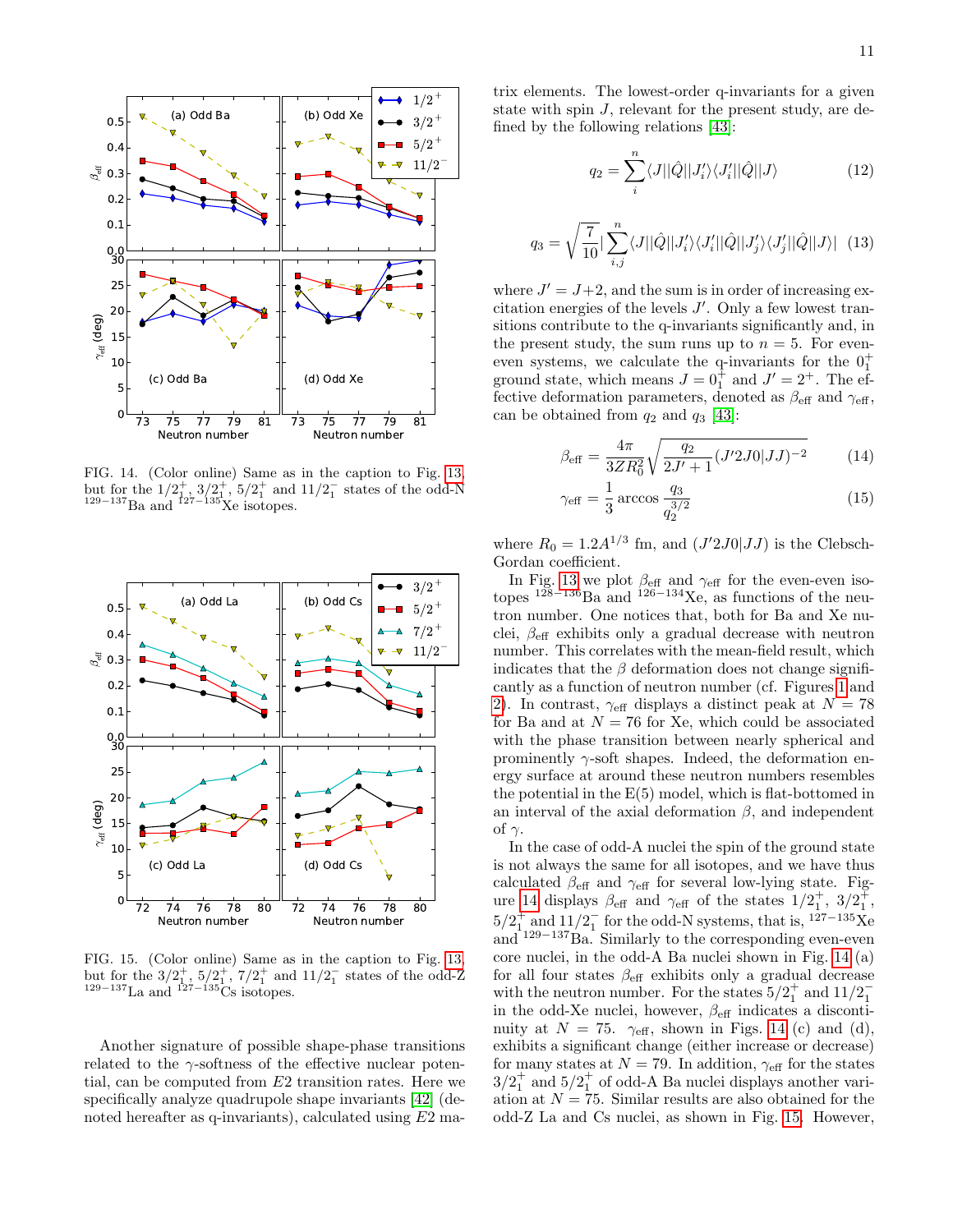$\gamma_{\text{eff}}$  for the odd-Z La and Cs isotopes exhibits a more pronounced signature of shape phase transition when compared to the odd-N Ba and Xe nuclei: a significant change at  $N = 76$  or 78 for the odd-A La, and at  $N = 76$  for the odd-A Cs isotopes.

# <span id="page-11-11"></span>IV. CONCLUDING REMARKS

Using the recently proposed method of Ref. [\[20\]](#page-12-5), based on the microscopic framework of nuclear energy density functionals and the particle-core coupling scheme, we have analyzed signatures of QPTs in  $\gamma$ -soft odd-mass nuclei with mass  $A \approx 130$ . The deformation energy surface of the even-even core nuclei, and the spherical single-particle energies and occupation probabilities of the unpaired nucleon, are obtained by relativistic Hartree-Bogoliubov SCMF calculations with a specific choice of the energy density functional and pairing interaction.

The microscopic SCMF calculations determine the parameters of boson and fermion Hamiltonians used to model spectroscopic properties of the odd-A <sup>129</sup>−137Ba,  $127-135Xe$ ,  $129-137La$  and  $127-135Cs$  nuclei, whereas the strength parameters of the particle-core coupling are adjusted to reproduce selected empirical results of lowenergy spectra in odd-A systems. The method provides a very good description of spectroscopic properties of the  $\gamma$ -soft odd-mass systems. Even though phase transitions are smoothed out in finite systems, especially a secondorder QPT as the one considered here, and the physical control parameter takes only integer values (the nucleon number), the SCMF deformation energy surfaces and the resulting excitation spectra consistently point to a shape phase transition in the interval  $N = 76-78$ , both in eveneven and odd-mass systems. In particular,  $\gamma_{\text{eff}}$ , evaluated using E2 matrix elements for transitions between lowlying states, clearly exhibits a discontinuity near  $N = 76$ and 78, which signals the occurrence of a phase transition between nearly spherical and  $\gamma$ -soft shapes. The results obtained in this work, as well as in our previous studies on odd-A Sm and Eu [\[20,](#page-12-5) [24\]](#page-12-9), have shown that the method of [\[20\]](#page-12-5) works not only in axially-deformed nuclei, but also in γ-soft or axially-asymmetric odd-mass systems, and enables a systematic investigation of the structural evolution in odd-A nuclei in medium-heavy and heavy-mass regions.

The necessity to fit the strength parameters of the boson-fermion coupling Hamiltonian to spectroscopic data in the considered odd-mass nuclei, presents a serious limitation of the current implementation of our IBF method. In contrast to the parameters of the boson and fermion Hamiltonians that are completely determined by the choice of a global EDF and pairing interaction, the boson-fermion coupling must be specifically adjusted for each odd-mass nucleus. This procedure, of course, limits the applicability to those nuclei for which enough lowenergy structure data are available to completely determine the strength of the various boson-fermion interaction terms. Therefore an important step forward would be to develop a method to microscopically determine, or at least constrain, the values of the boson-fermion coupling parameters. One possibility would be to perform SCMF calculations for odd-A systems and map the resulting deformation energy surface onto the expectation value of the IBFM Hamiltonian in the boson-fermion condensate state [\[44\]](#page-12-27). SCMF calculations for odd-A nuclei are, of course, computationally very challenging and such an approach would be difficult to apply in systematic studies of a large number of nuclei. Another strategy would be to derive the boson-fermion coupling from a microscopic shell-model interaction between nucleons in a given valence space [\[45\]](#page-12-28). In this approach the parameters can be determined by equating the matrix elements in the IBFM space to those in the shell-model space. The disadvantage of this method is that it requires the explicit introduction of a new building block, that is, the shell-model interaction. This is certainly an interesting problem and will be the topic of future studies and development of the semi-phenomenological model employed in the present analysis.

### ACKNOWLEDGMENTS

K.N. acknowledges support from the Japan Society for the Promotion of Science. This work has been supported in part by the Croatian Science Foundation – project "Structure and Dynamics of Exotic Femtosystems" (IP-2014-09-9159) and the QuantiXLie Centre of Excellence.

- <span id="page-11-0"></span>[1] L. Carr, ed., Understanding Quantum Phase Transitions (CRC Press, 2010).
- <span id="page-11-1"></span>[2] P. Cejnar, J. Jolie, and R. F. Casten, [Rev. Mod. Phys.](http://dx.doi.org/10.1103/RevModPhys.82.2155) 82[, 2155 \(2010\).](http://dx.doi.org/10.1103/RevModPhys.82.2155)
- <span id="page-11-2"></span>[3] F. Iachello, [Phys. Rev. Lett.](http://dx.doi.org/10.1103/PhysRevLett.87.052502) 87, 052502 (2001).
- <span id="page-11-3"></span>[4] R. F. Casten and N. V. Zamfir, Phys. Rev. Lett. 87, 052503 (2001).
- <span id="page-11-4"></span>[5] R. F. Casten and N. V. Zamfir, [Phys. Rev. Lett.](http://dx.doi.org/10.1103/PhysRevLett.85.3584) 85, 3584  $(2000)$ .
- <span id="page-11-5"></span>[6] F. Iachello, [Phys. Rev. Lett.](http://dx.doi.org/10.1103/PhysRevLett.85.3580) 85, 3580 (2000).
- <span id="page-11-6"></span>[7] N. Shimizu, T. Otsuka, T. Mizusaki, and M. Honma, [Phys. Rev. Lett.](http://dx.doi.org/10.1103/PhysRevLett.86.1171) 86, 1171 (2001).
- <span id="page-11-7"></span>[8] T. Togashi, Y. Tsunoda, T. Otsuka, and N. Shimizu, [Phys. Rev. Lett.](http://dx.doi.org/ 10.1103/PhysRevLett.117.172502) 117, 172502 (2016).
- <span id="page-11-8"></span>[9] T. Nikšić, D. Vretenar, G. A. Lalazissis, and P. Ring, Phys. Rev. Lett. 99, 092502 (2007).
- <span id="page-11-9"></span>[10] Z. P. Li, T. Nikšić, D. Vretenar, and J. Meng, [Phys. Rev.](http://dx.doi.org/ 10.1103/PhysRevC.81.034316) C 81[, 034316 \(2010\).](http://dx.doi.org/ 10.1103/PhysRevC.81.034316)
- <span id="page-11-10"></span>[11] P. Cejnar and J. Jolie, Progress in Particle and Nuclear Physics 62, 210 (2009).